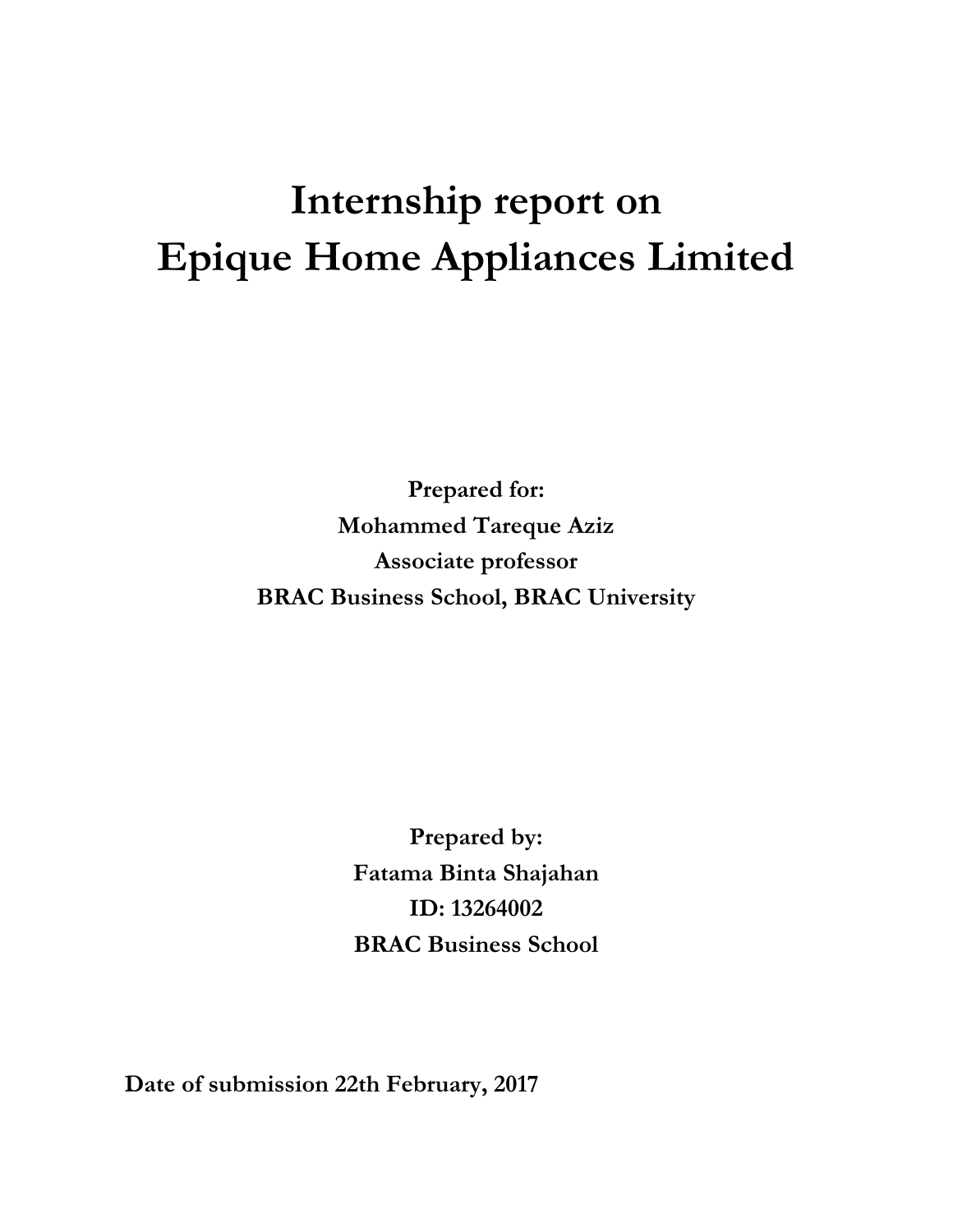### **LETTER OF TRANSMITTAL**

22th February, 2017 Mohammed Tareque Aziz Associate professor BRAC Business School

Subject: Submission of Internship report

Dear Sir,

With due respect and admiration I am submitting this internship report on "Epique Home Appliances Ltd.". As per partial accomplishment of the requirements for the MBA degree, I have completed the internship from Epique Home Appliances Ltd. It is my pleasure to carry out the internship report under your supervision.

I have selected Marketing as my core concentration and preparing internship report based on practical situation in this organization. I have come across during my internship program. So I have prepared a report on the Sales ,Marketing and service Strategies of this company. I hope this report reflects on the company's overall marketing strategies that are being Practiced in our country.

I would like to request you to accept my internship report for further assessment.

Sincerely, Fatama Binta Shajahan ID: 13264002 BRAC Business School, BRAC University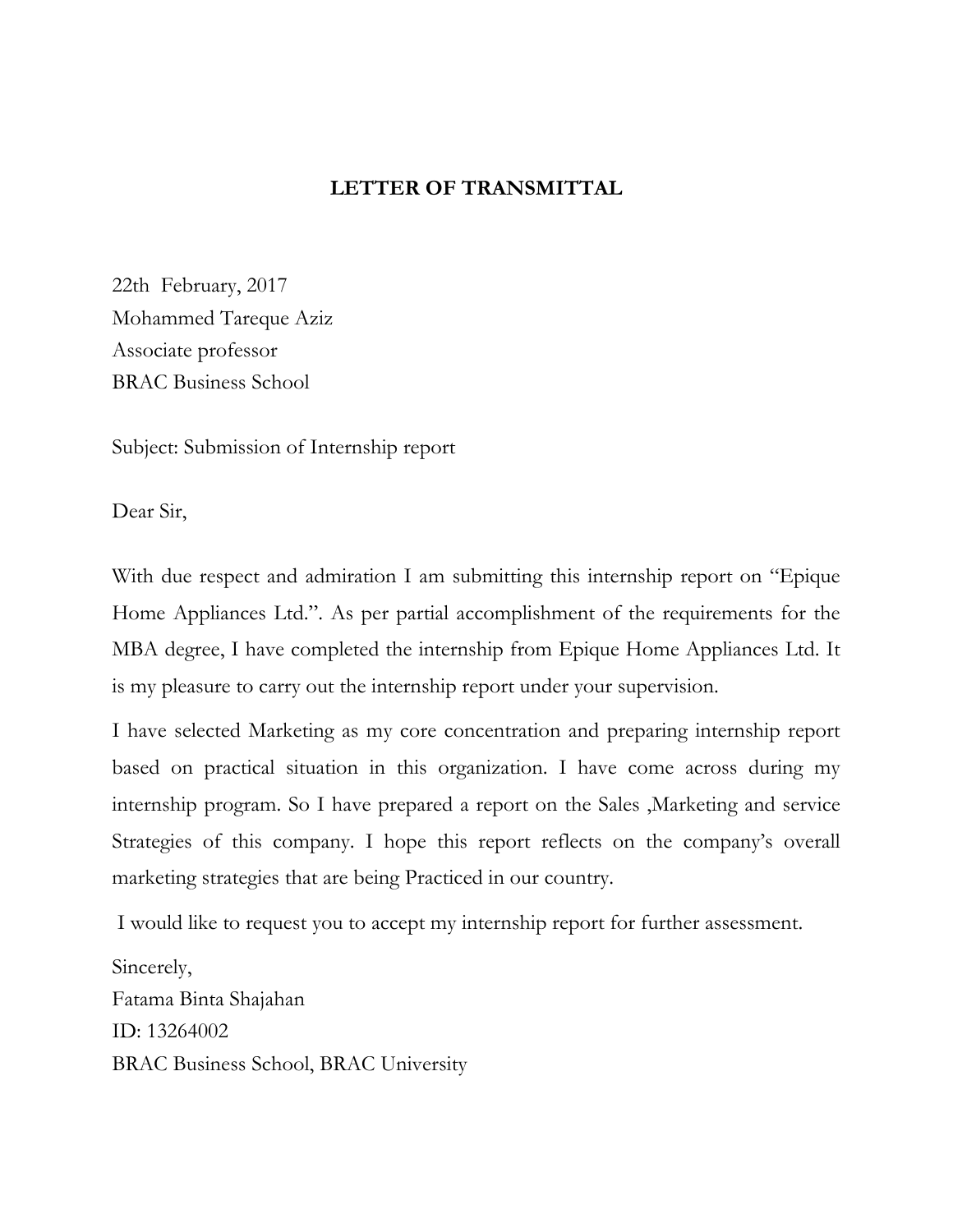#### **Executive Summary**

As a student of business administration, analyzing today's business world is very crucial to observe in this complex situation. It is necessary to go through all fields of knowledge, both theoretical and practical. Before passing MBA program, I have been given an Internship program to have practical knowledge in business life as a part of my academic program. In this report I had tried to focus my both theoretical and practical knowledge regarding Marketing. My project topic is Sales, Marketing & customer of Epique Home Appliances Ltd". I have tried to identify Marketing strategies of this organization and how it is working in progress of the organization.

In Bangladesh electronics market where many competitor in market, We are successful as a portable business through the use of our two competitive advantages, quality and service commitment.

Our mission is to provide the highest-quality products to customer. When we adhere to this maxim, everything else will fall into place. Our services will exceed the expectations of our customers.

As per requirement we have given description of the business and current market situation. I have provide these details based on my own knowledge and collected information from different sources.

Then I have discussed about the strategic plan, market summary, market trends and market growth, SWOT analysis, Competition analysis and also our competitive advantage.

I also provide marketing strategy, pricing strategy, and also distribution channel. I mentioned local advertising and promotional activities in this company.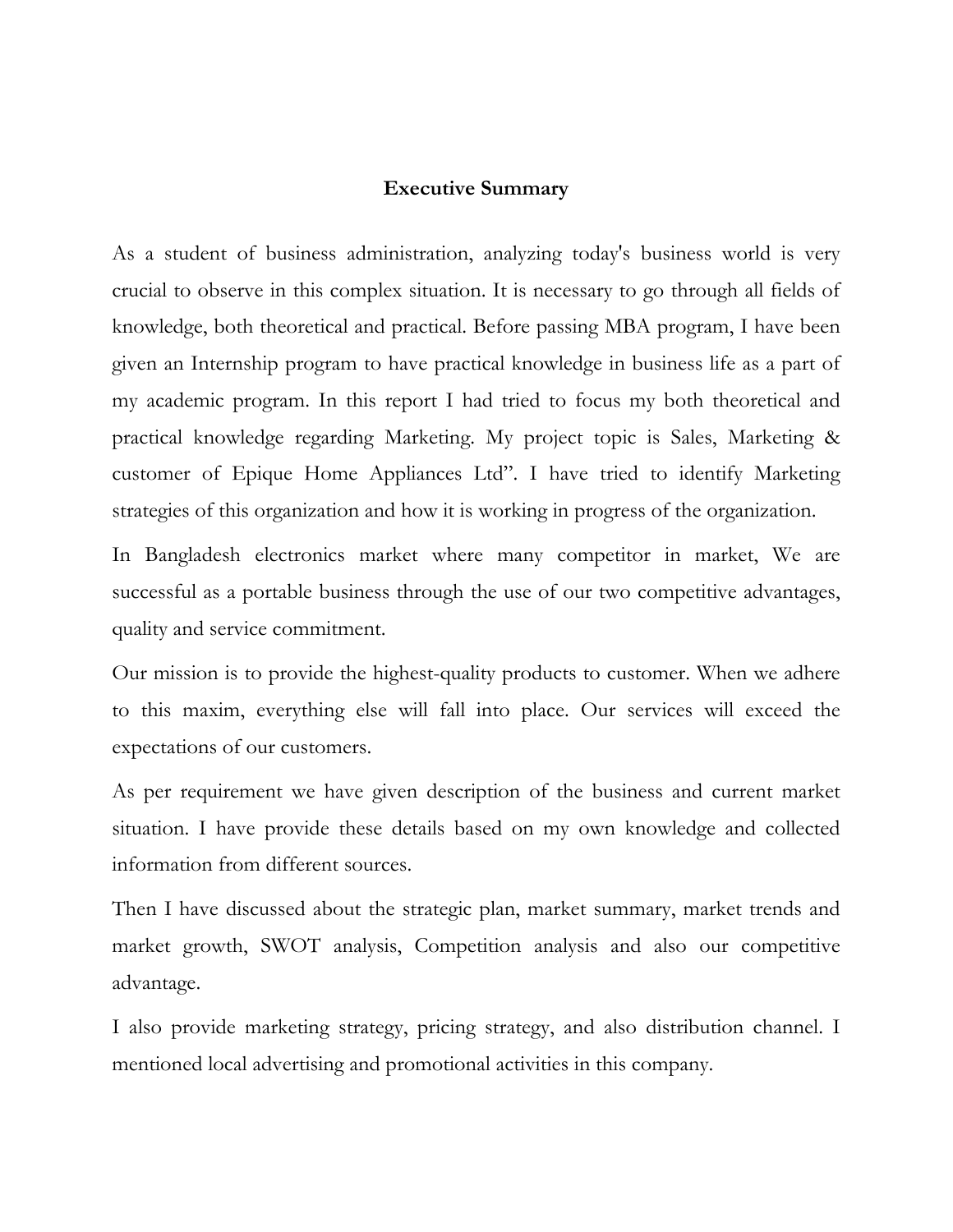#### **ACKNOWLEDGEMENT**

First of all, I would like to thank almighty Allah for his grace in accomplishing my internship report timely.

I would like to express my gratitude to my honorable academic instructor Mohammed Tareque Aziz from the core of my heart for his kind support, guidance, constructive supervision, instructions and advice and for motivating me to do this report.

I am also thankful to the whole team of Epique Home Appliances Limited to work with at marketing department.

My parents need special mentions here for their constant support and love in my life. I also thank my friends and well wishers, who have provided their whole hearted support to me . The experience I have gathered will be a privilege for my future career planning. I believe that this Endeavor has prepared me for taking up new challenging opportunities in future.

I think, this report will motivate me in my future to take more initiatives and big projects with the help of satisfaction that, I have completed such a big project in an efficient manner.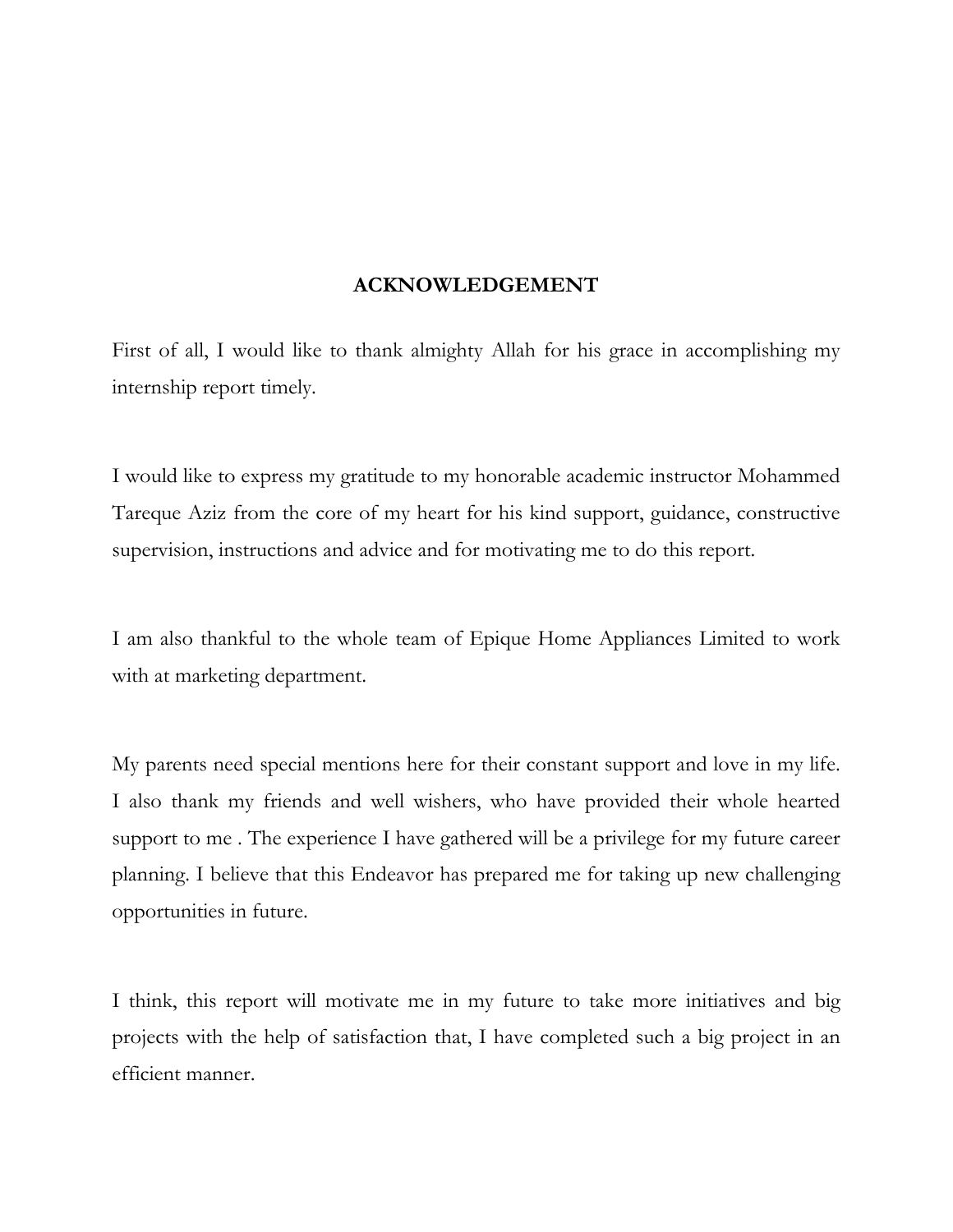#### **Introduction**

A concrete marketing strategy is one of the major business tools for an entrepreneur. The marketing concepts are changing day by day. Every day, new marketing tools are emerging in the market and also in the business. A company's development is mostly depended on marketing. So, it is important to have a strong marketing plan for any individual business people. Epique Home Appliances Limited. also gives emphasis on sales & marketing rather than other activities of an organization. In my internship report, my target is to identify all the sales & marketing strategies that are used by Epique Home Appliances Limited.

#### **Background of the Report**

The world market is changing day by day. The marketing strategies are also changing as well. As a part of the organization, marketing division have to deal with the effects of the changing world of work. For them this means understanding the implications of globalization, technology changes, workforce diversity. Changing skill requirements, continuous improvement initiatives contingent workforce, decentralized work sites and employee involvement are the issue for confront. So, now it is a big challenge for marketing division to maintain the distribution pattern of product, manpower, packaging, pricing and other activities of marketing.

### **Objectives of the Report**

The objectives of the proposed study "Overall Marketing strategies of ''Epique Home Appliances Limited." are as follow: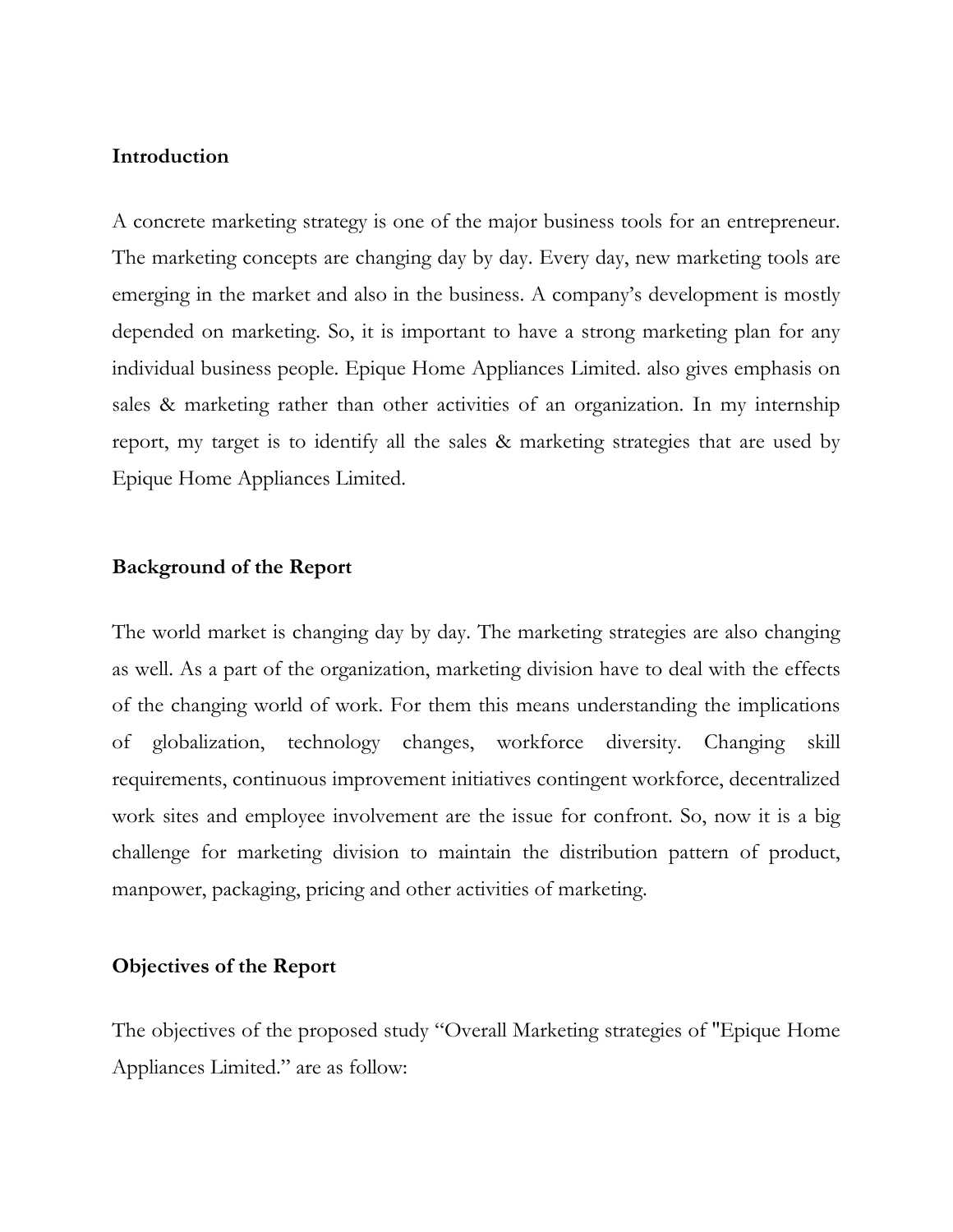- To identify the overall Marketing strategies of the company
- To identify the SWOT analysis of Epique Home Appliances Limited
- To identify the market segmentation of the company.
- To know the competition analysis.
- To know the strategic marketing analysis.
- To know the sales forecast of the company.
- To identify the brand management system.
- To recommend necessary steps for overcoming problems.

### **Methodology of the Report**

I have used both the primary and secondary data to prepare the report. But most of the data are collected from primary source. I observed various activities of Epique Home Appliances Limited. My practical job experience in Epique Home Appliances Limited was great source of information.

### **A) Primary source of information:**

- Face to face discussions.
- Day to day desk job.
- Oral unstructured interview of the responsible officers.

### **B) Secondary source of information:**

- Website of Epique Home Appliances Limited.
- Office documents.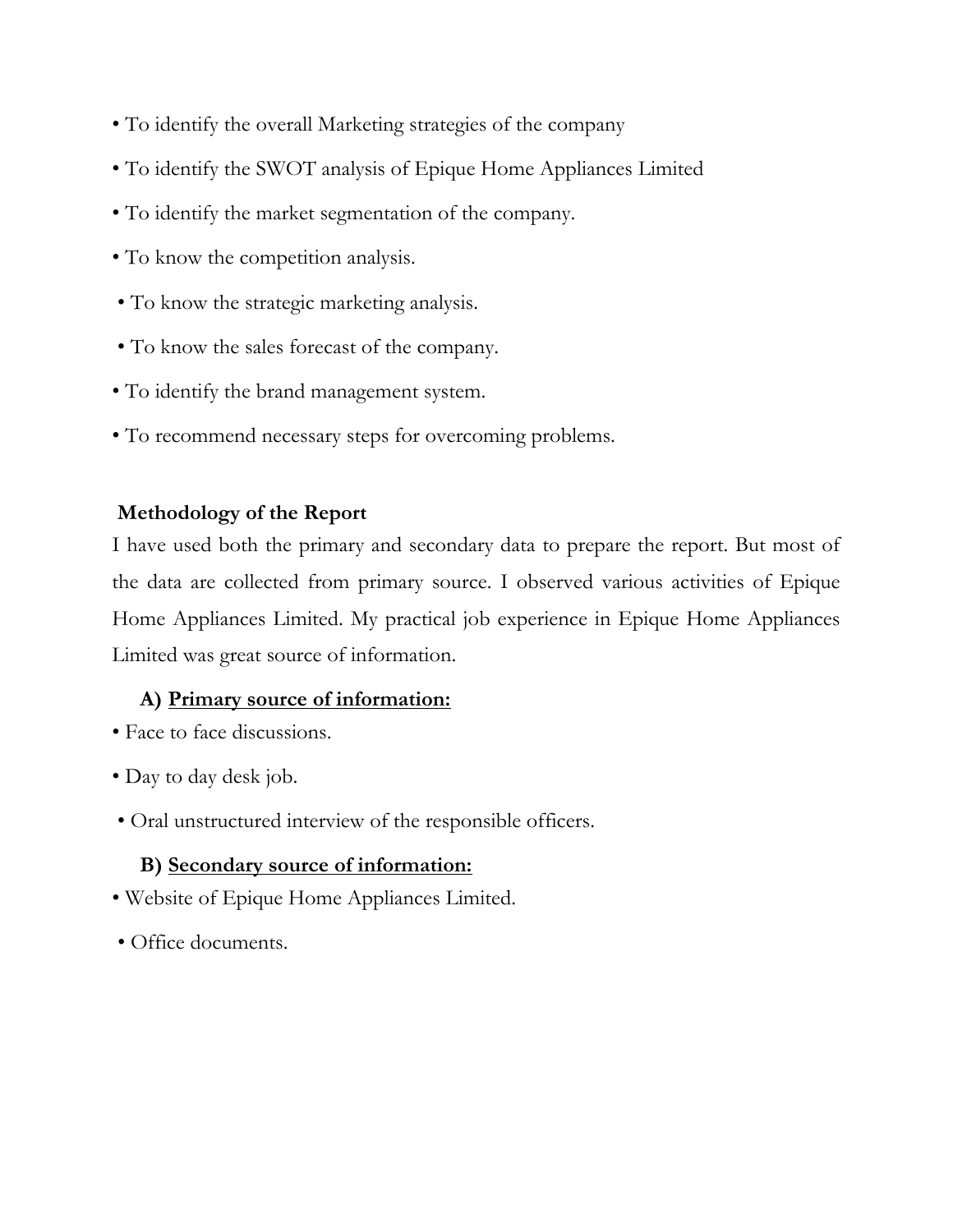# **Limitations of the Report**

As this is my personal experience in a office, I have faced some problems to completing the report. Those are as follows:

- Lack of time.
- Confidential matters of the organization.
- Lack of information of the organization due to a new organization.
- Unwillingness to give information from the officials.
- Restrictions of giving some information about sales policy.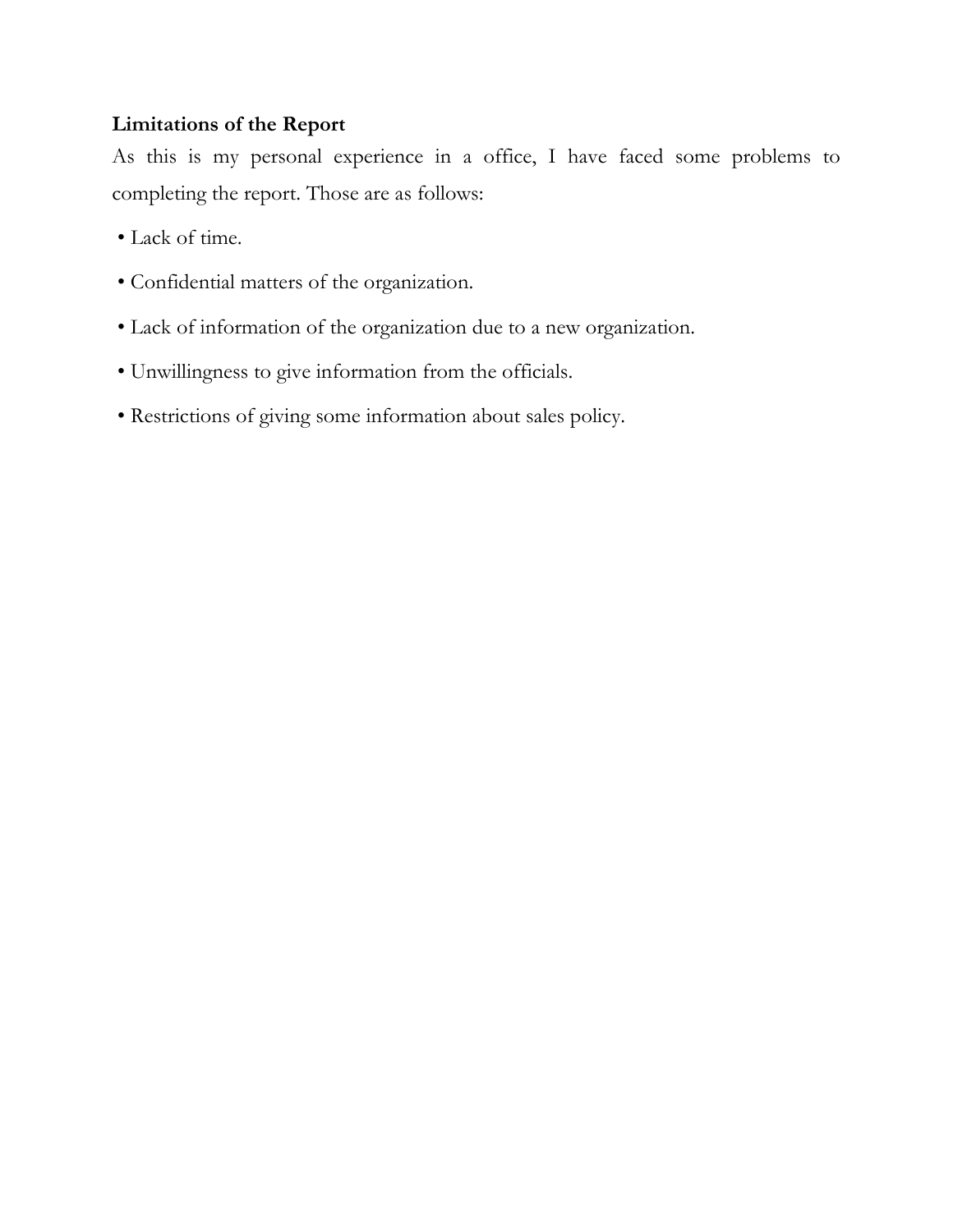# **Company Overview**

# **Company Overview of Epique Home Appliances Limited**

# **EPIQUE HOME APPLIANCES LIMITED**

# **Ownership structure**

| M.S.I Dastagir        | : Managing Director  |
|-----------------------|----------------------|
| Neela Dastagir        | $:$ Director         |
| Mizanur Rahman Laskar | : Executive Director |
| Didarul Alam Shuvo    | : General Manager    |

# **Brand of Epique Home Appliances Limited:**

- Sebec
- Moulinex
- Tefal

### **Products of Sebec Brand:**

- Air Conditioner
- Air Cooler
- Ceiling Fan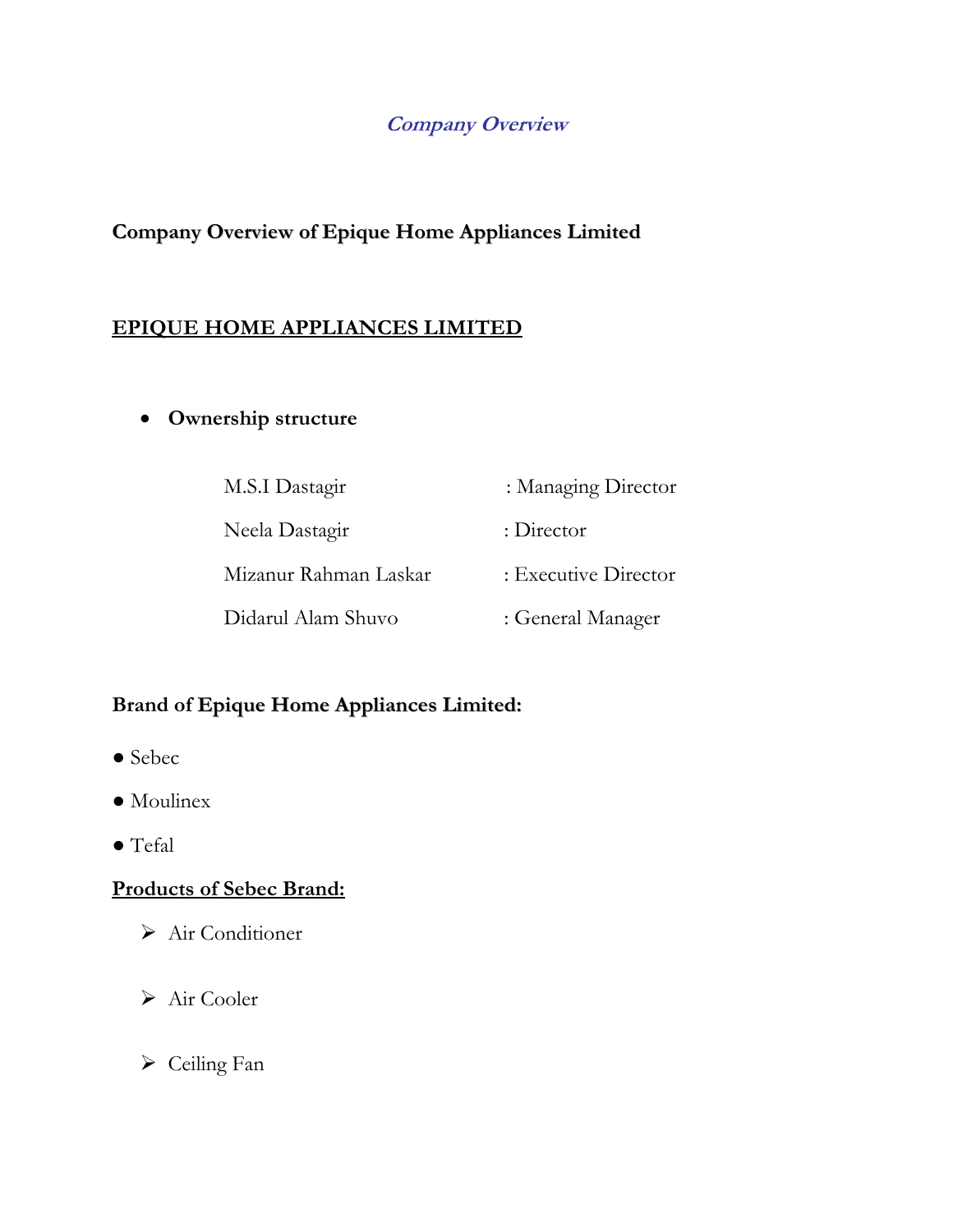- > Television (CRT)
- Gas Burner
- ▶ Microwave & Electric Oven
- Washing Machine
- ▶ Non Stick Cookware
- Blender & Mixer Grinder
- Multi Cooker & Rice Cooker
- Electric Kettle
- $\triangleright$  Water Filter
- $\triangleright$  Iron
- Room Heater
- Upcoming Product: Television (LED), Refrigerator, sound system etc.

Epique Home Appliance Limited - A sister concern of Excelsior Group is the pioneer of Microwave Oven, Air Conditioner, Ceiling Fan and others home appliance products manufacturing in Bangladesh. The company is the country's medium business Group in Home appliances market using the brand name Sebec.

The company has been running its business with a great reputation since 1999 as a prominent supplier of top class home & Electric appliances brands in Bangladesh. Epique Home Appliances Ltd is the provider of Sebec®, Moulinex®, Tefal® and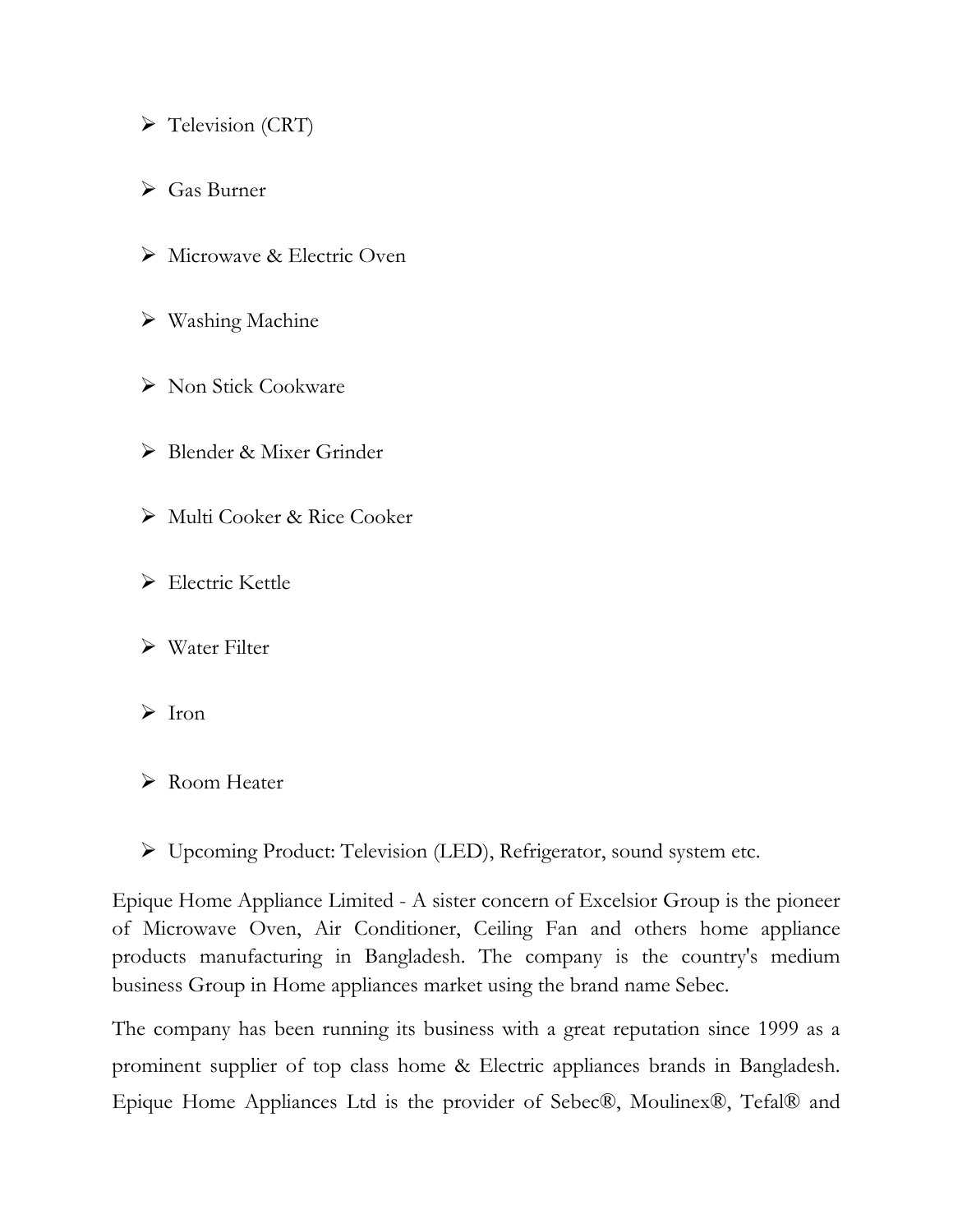Krups® brands appliances in Bangladesh. Epique Home Appliances Ltd is catering needs of every segment of customers. In last 18 years, Epique has achieved the status of one of the top ranking supplier of Home & Electrical Appliances in Bangladesh providing the best after sales service. Their success is the result of the support of our customers, our channel partners, teamwork and mutual trust fostered within the organization.

Customer's response is the backbone of Epique's development. Hard work and commitment to quality service of entire working force has helped the company for continuous progress. With meticulous professional management and quality service the journey will continue to serve you in a batter way.

Epique Home Appliances believes that proper combination of Human Resources and technology will lead the company to achieve its long and short-term objectives.

Epique is committed to provide a continuously improving level of product and service to customer. Over 150 young and energetic employees from different disciplines at Epique are working harder and harder every day to provide the best possible services to customers. Epique promises to work as a competent team, which inspired by common goals and philosophy.

The strength of Human Resources is to build an energetic group who are motivated to improve on a continuous basis in products, services and technologies.

EHAL provide solutions to customer needs on modern and healthy living with appliances. They providing dependable and user-friendly appliances to give you the best in quality, safety and style, which can make your work at home enjoyable and save your time.EHAL want to provide customers an easier, better and more flavorful life through their home appliances products and always excited about newest and best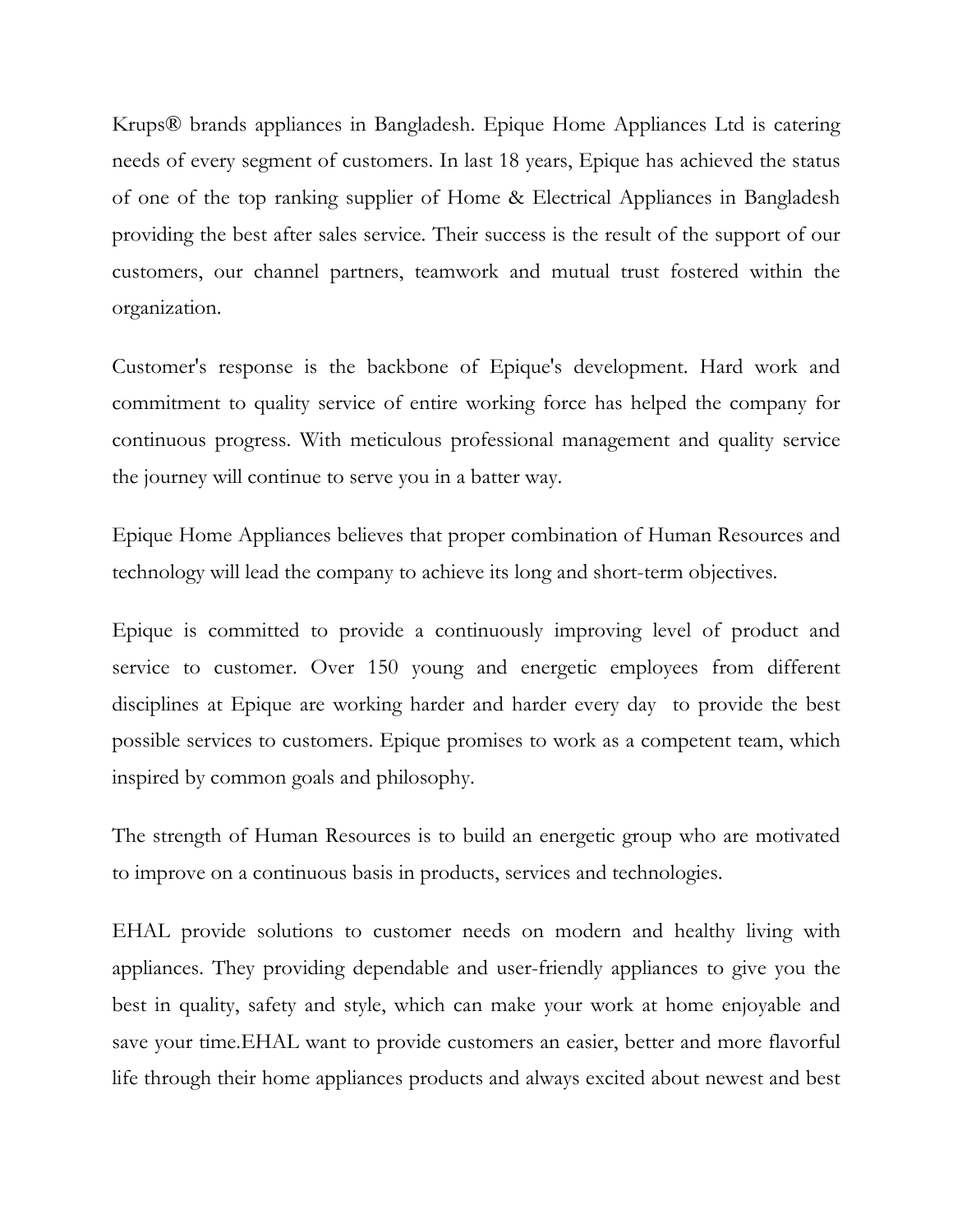appliances. Company always wants to have that same sensation of delighted experience when customer browse shop and buy products which have more than 1500 outlets all over Bangladesh.

| <b>Company Name:</b>        | Epique Home Appliance Limited |
|-----------------------------|-------------------------------|
| <b>Business Type:</b>       | Manufacturer, Trading Company |
| Product/Service(We          | All Home Appliance products   |
| Sell):                      |                               |
| Address:                    | 345, Segunbagicha, Dhaka      |
| <b>Brands:</b>              | Sebec                         |
| <b>Number of Employees:</b> | Above 1000 People             |
|                             |                               |
| <b>Total Annual Sales</b>   | 48 core (apprx)               |
|                             |                               |
| Volume:                     | $91\% - 100\%$                |
|                             |                               |

# **Company Profile:**

# **Marketing Principles of Sebec**

# Sebec strengthens to provide service its CUSTOMERS -

Sebec's success depends on the after sales service that they provide their customer as well as their dealer also. It provides its customers with its positive experience and creates reliability among customer so it can achieve its objectives in effective way.

# **Sebec empower their employee - to achieve success:**

Its employees are the key to its success. It works together as a network of knowledge and learning. Its corporate culture is defined by diversity, by open dialogue and mutual respect, and by clear goals and decisive leadership.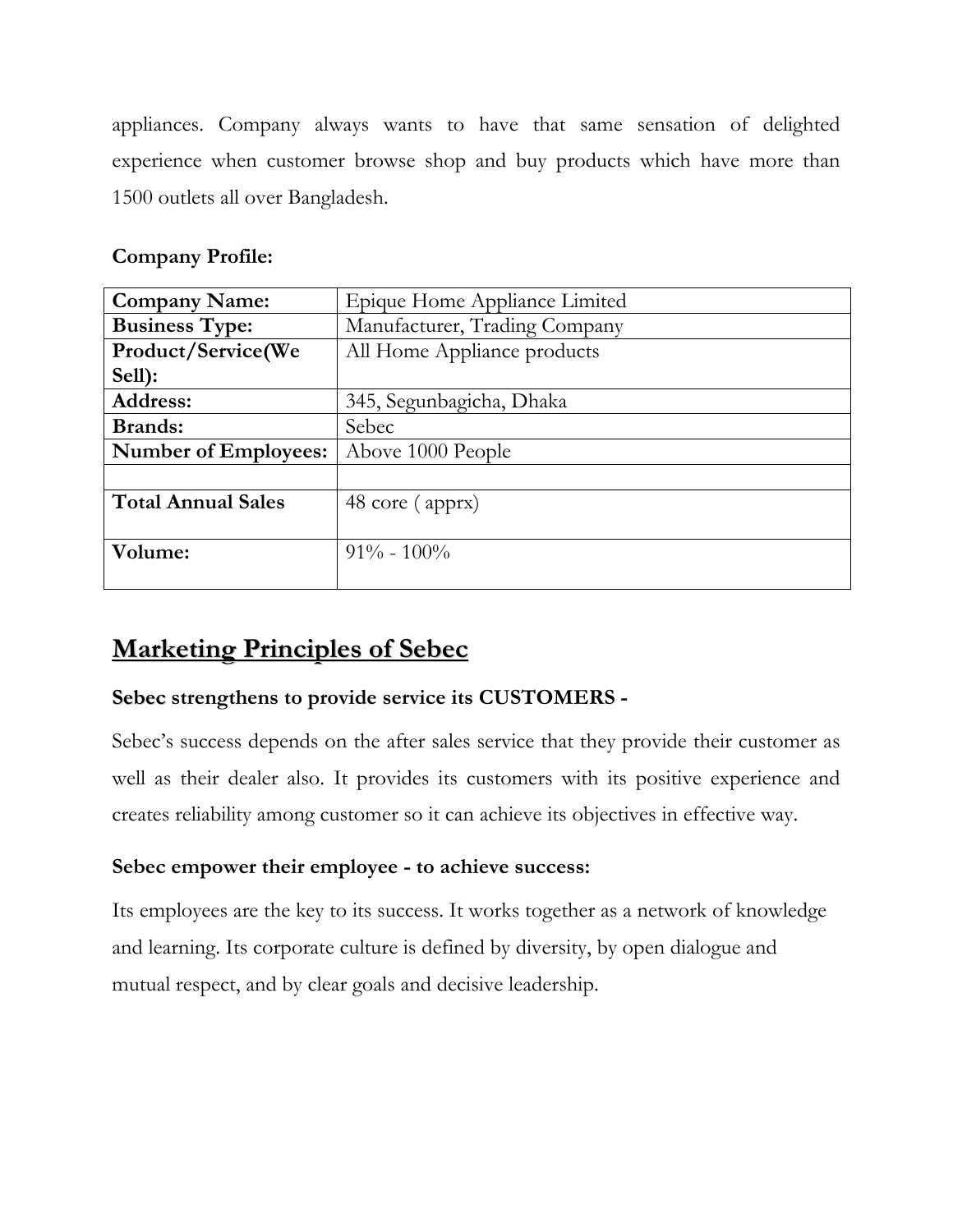# **Sebec pushes INNOVATION - to shape the future:**

Innovation is its lifeblood, around the globe and around the clock. It turns its people's imagination and best practices into successful technologies and products. Creativity and experience keep it at the cutting edge.

# **Mission of Sebec :**

 **"**We want to provide our customers the best possible service and want to be the market leader in Bangladeshi home appliances market**."** 

# **Objectives:**

**"**The prime objective of the company is to increase the market share by providing products in all dealers in home appliance market. They assure their potential customers regarding quality and reliability of their products**."** 

# **Overview of Sebec**

**Sebec** is one of the Home Appliance Company in our national market. It is targeting the middle class market for their home appliance products commencing their marketing strategy as of their high quality and reasonable price. They do not do their marketing for a particular group of people; they do their marketing those who has the ability to buy their product. Since the standard of living of people in our country is going up, everybody is aware about a brand of a product and wants to buy a qualitative product for a longer period. Thus, consumer perception and brand awareness for home appliances product is now become a vital aspect when purchase.

# **Way of business operation**

They operation their business in 2 way

- Dealer/POS network
- Corporate network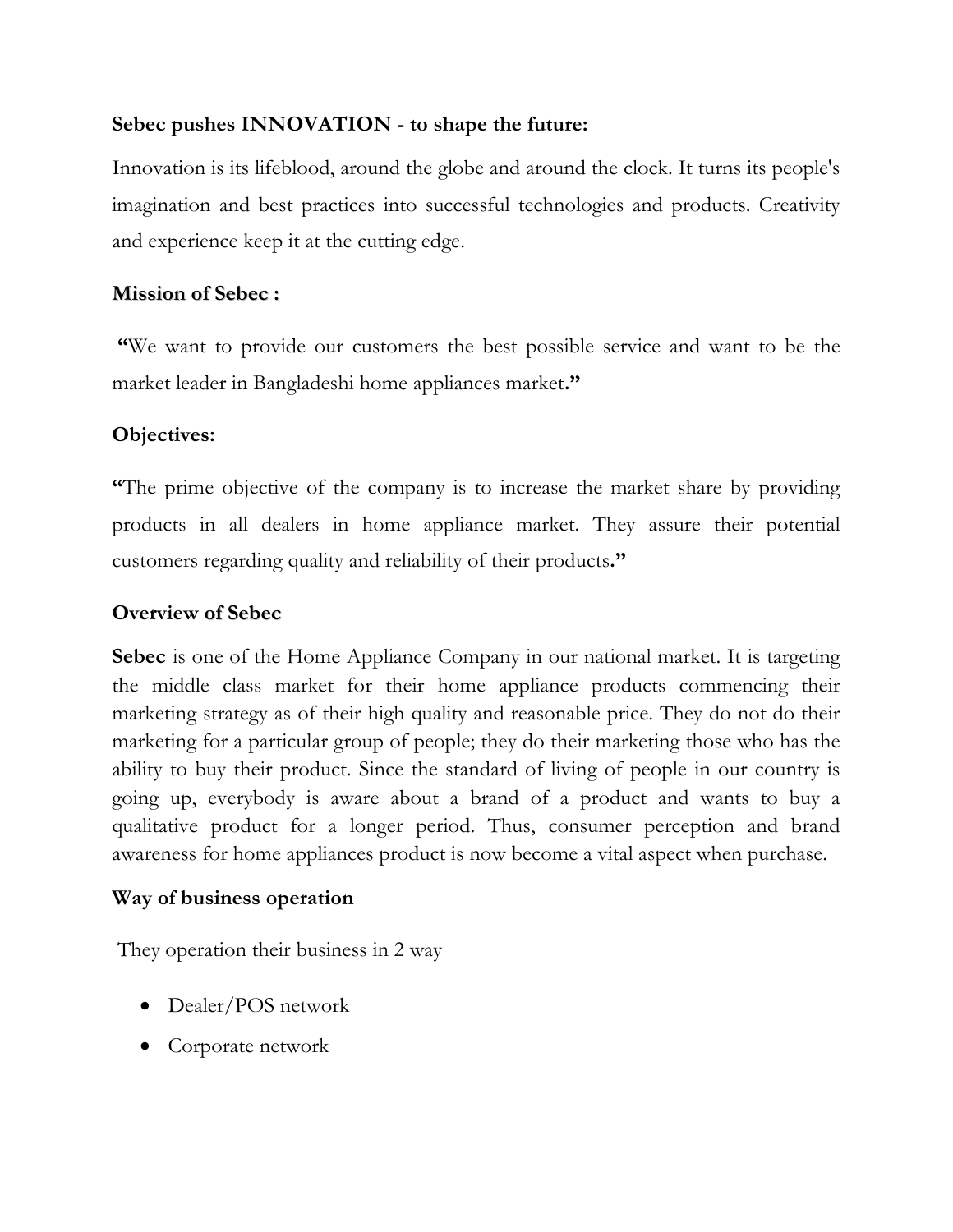### **Dealer/POS network:**

EHAL has doing their business based on retail or dealer shop and there has more than 1500 dealer all over the country. These dealer shop known as POS means POINT OF SALES. Company use sales force and assign them an important role to collect order and generate sales .Company's sales force work directly with POS to create demand, making order and generate sales. These sales persons are known as Territory Sales Officer and therefore may be viewed by customers as representing the company itself. But usually consumers do not meet salespeople or even know about them. But the sales force works behind the scenes, dealing with pos to obtain their support and helping them become effective in selling the Company's products. the sales force of this company is very effective in achieving certain marketing objectives. This force also carries out other activities like, prospecting, communicating, selling and servicing and information gathering. Besides that a market –focused sales force also works to produce customer satisfaction and company profit.

**Corporate Sales Plan**: Sebec has now continue their business in different renowned corporate client .their clients are

> ACI Limited Square Bangladesh Limited Singer Bangladesh Limited Unilever Bangladesh Limited Anowar Group Media Corporation Limited GSK Limited Confidence Group Mousumi Industies Limited Seven view Corporation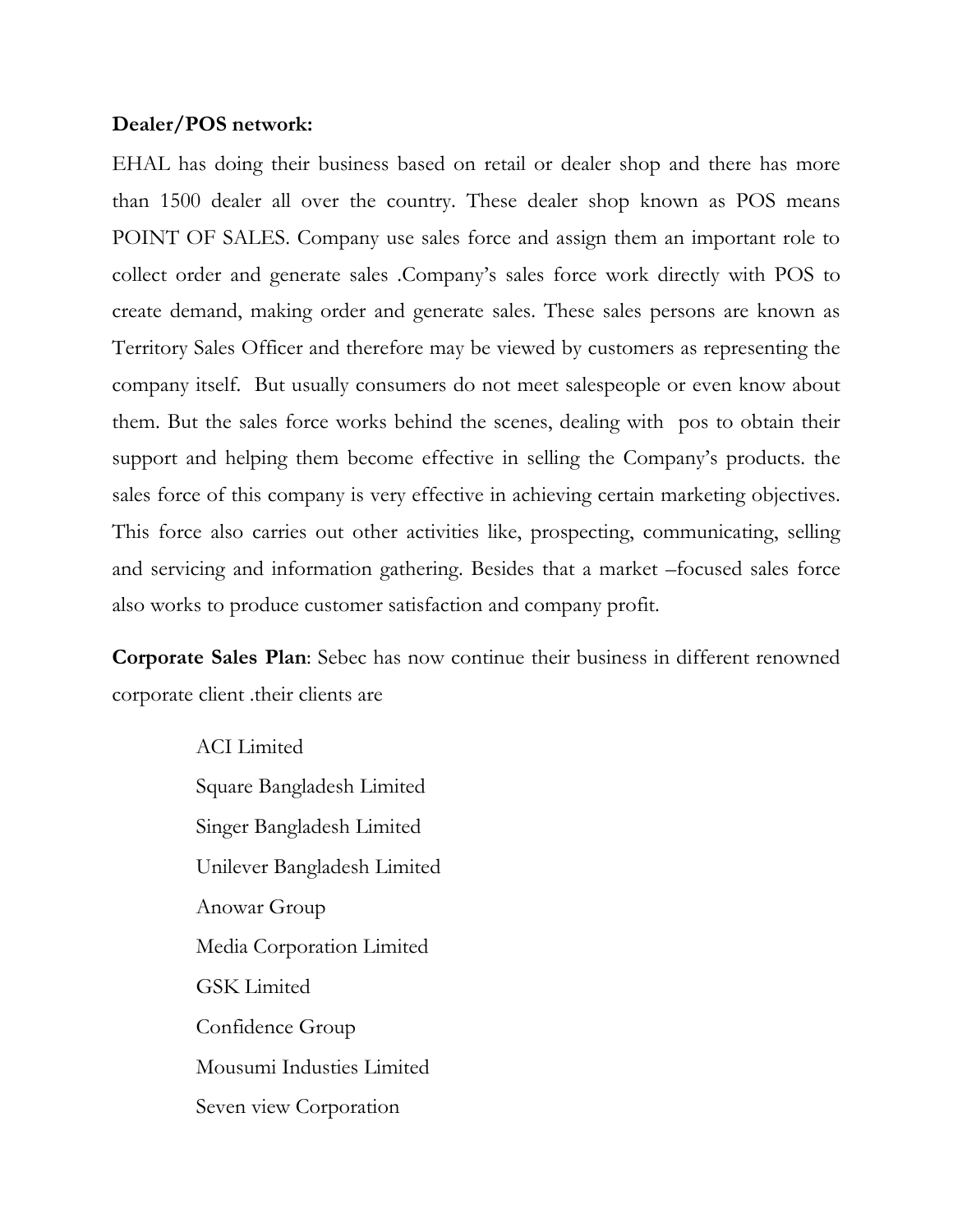# **Focus or Vision of Corporate Sales Team:**

- Cover all the area of Dhaka city
- Establish all corporate sales point very strongly
- Start to job in a new sales point after covering old sales point
- The sales point will be covered with a strategic plan

# **How Corporate Sales Team Work**

- Corporate sales team always acquire new corporate clients to create new order and execute route plan wise visit to meet all objectives.
- They are Create, Maintain & Dealings excellent relationship with existing Clients and also maintain a client databse.
- Interact regularly with the clients to ensure a committed and monitoring partnership based relationship.
- Comply with Sales policy and mechanism of the company for ensuring Business Professionalism & Integrity.

### **Sales**

Business of EHAL is fully depend on sale and company running all the activities based on sales achievement.

Selling at a profit demands that the salesman explore his territory and analyze it in order to find out just how much opportunity is present. If a virgin territory is being opened, prospects must first be identified and then converted into customers' in an established territory, the program calls for holding present customers, making them larger customers, and adding new customers.

Although the selling of merchandise at a profit is the primary obligation, it may have to be postponed, on occasion, in favor of promotion of goodwill or building up the customer's desire for the product. Likewise, in an extreme seller's market when merchandise is being rationed or is unavailable to all, the salesman finds his chief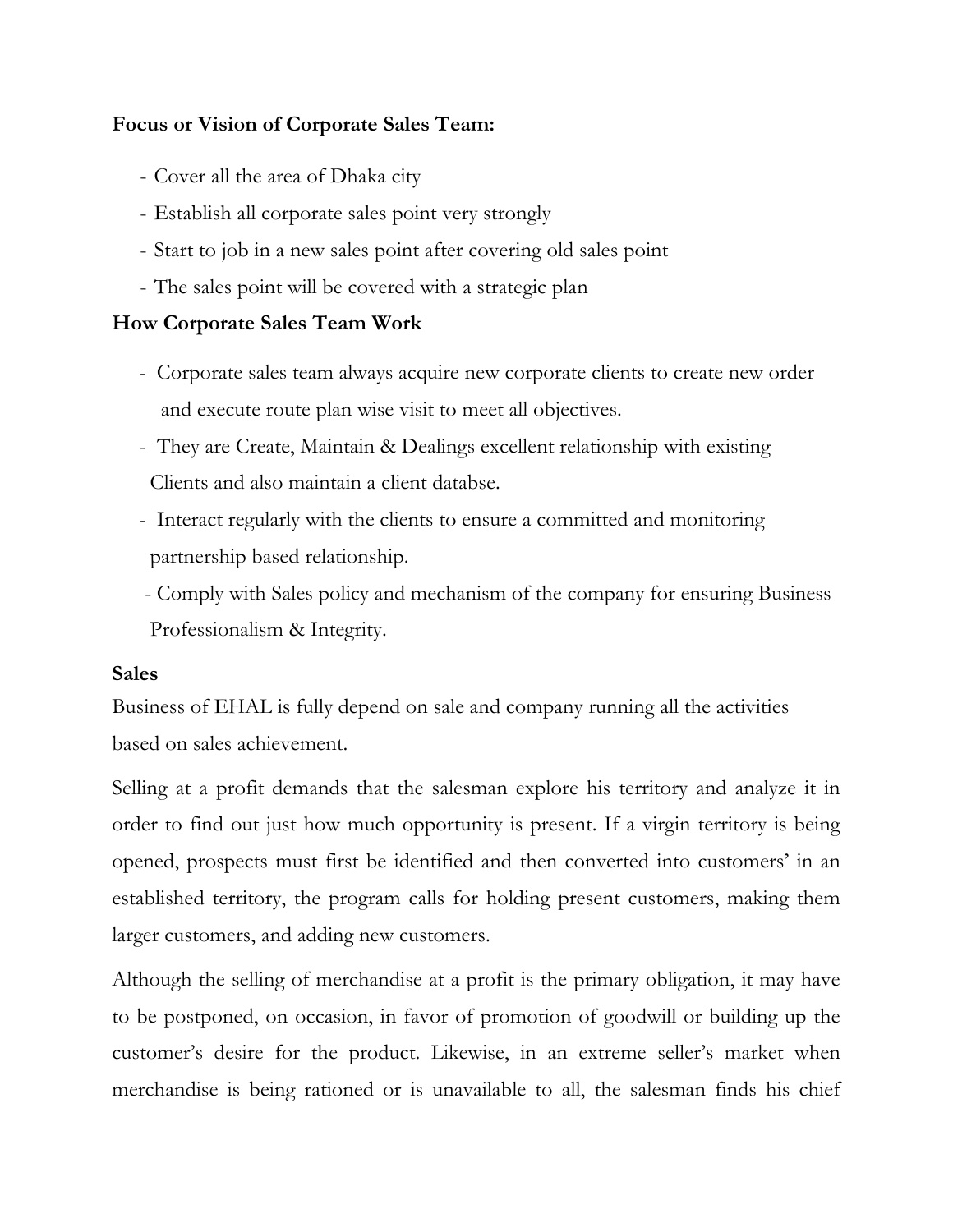concern to be that of keeping on good terms with those he hopes to serve in the future.

Sales policy of Sebec:

They have 2 sales policies to operate their business-

- Cash sales
- Credit Sale

In Bangladesh 46 territory Sebec has operating. Area wise allocated that territory In 10 zone.

In Bangladesh Epique Home Appliance Limited have total 1350 Dealer. Those dealer known as POS or point of sales.

# **Zone area of distributor**

| <b>SL</b> | Zone name      | District                                |
|-----------|----------------|-----------------------------------------|
| 01        | Dhaka zone 1   | Dhaka north, Narayanganj                |
| 02        | Dhaka zone 2   | Dhaka south & Munshigonj                |
| 03        | Rajshahi       | Pabna, Natore, Bogura                   |
| 04        | <b>Jessore</b> | Jessore sadar, Kustia, khulna           |
| 05        | Mymensingh     | Sherpur,jamalpur,Tangail,Gazipur        |
| 06        | Comilla        | B.baria, Chandpur, Nokhali, Feni        |
| 07        | Sylhet         | Sunamgonj, Moulovibazar, Hobigonj       |
| 08        | Chittagong     | Cox's bazar, Rangamati, Bandarban       |
| 09        | Rangpur        | Rangpur sadar, Nilphamari, panchagar    |
| 10        | Barishal       | Faridpur, Bhola, Jhalokathi, patuakhali |

Walton sale their product in 2 way

- In cash
- In credit

# **Commission structure for distributors:**

Sales commission of Sebec has very restricted in this organization. That is why I have not mentioned our sales policy or any information in this report.There have 46 territories in all over the country and 46 territory sales officer working at those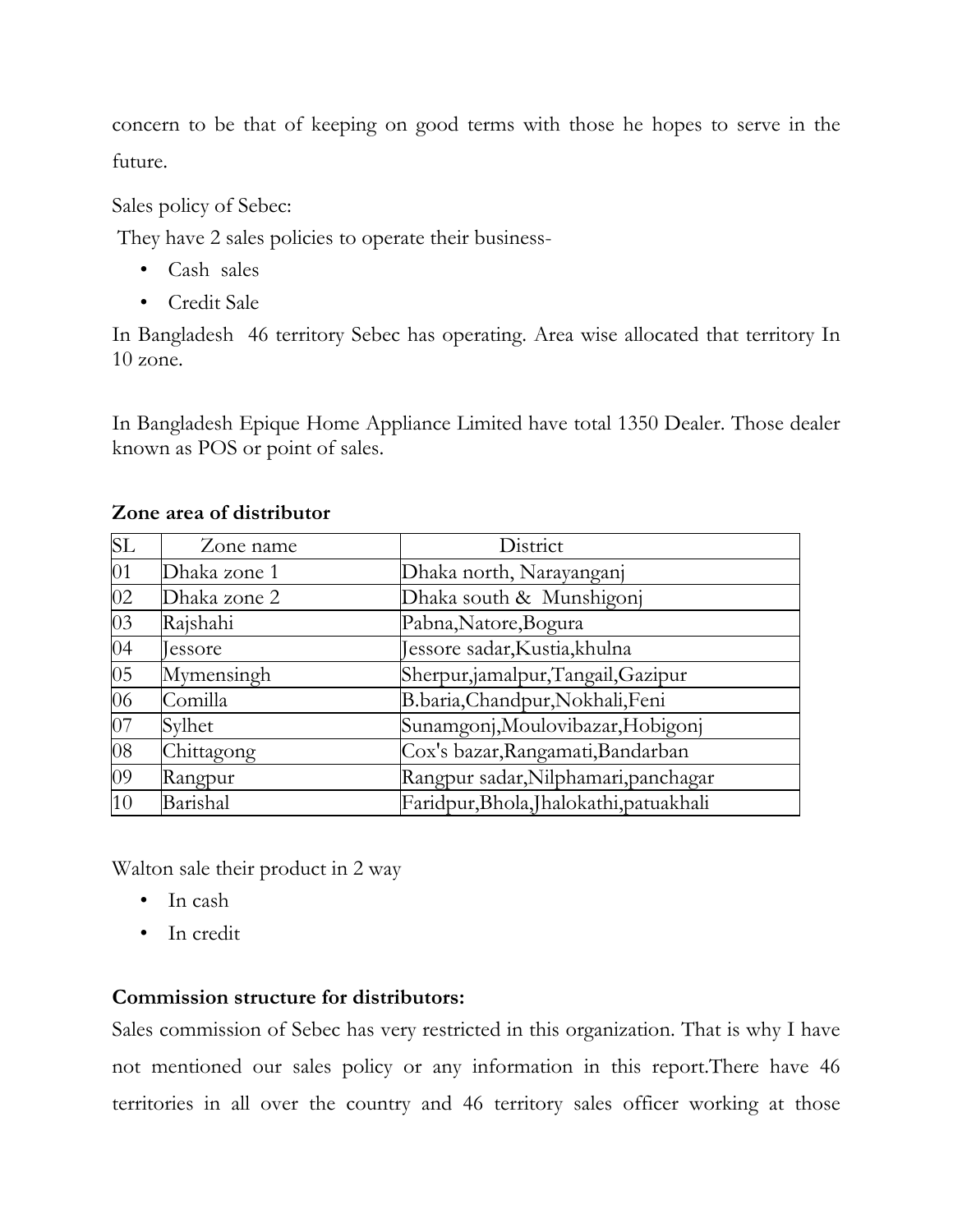territories. All territory sales officers send their report regarding sales to Zonal In charge and Zonal In charge directly repot to Sales Management In charge. Sales Management In charge analyze and monitor all the report which come from different zone and find out recommendation , findings from these report. After that Sales Management In charge submitted all findings, result and recommendation to National Sales Management.

National Sales Management sends these data for management decision. After that any decision if needed come from maintained by this chain of command.

### **Job Responsibility of Territory Sales Officer:**

- Frequently Visit to POS
- Follow up the dealers target Vs. achievement
- Ensure POS wise product availability
- Report to Zonal In Charge as first reporting officer.
- Branding the business within the territory using a variety of sales technique.
- Analysis competetitior activities in the zone and assessing opportunities for business development.
- Networking with business in the territory and build relationship.
- Keeping up to date with industry news to identify opportunities for new business.

 Territory Sales Officer here fore may be viewed by customers as representing the company itself. But usually consumers do not meet salespeople or even know about them. But the sales force works behind the scenes, dealing with POS to obtain their support and helping them become effective in selling the Company's products.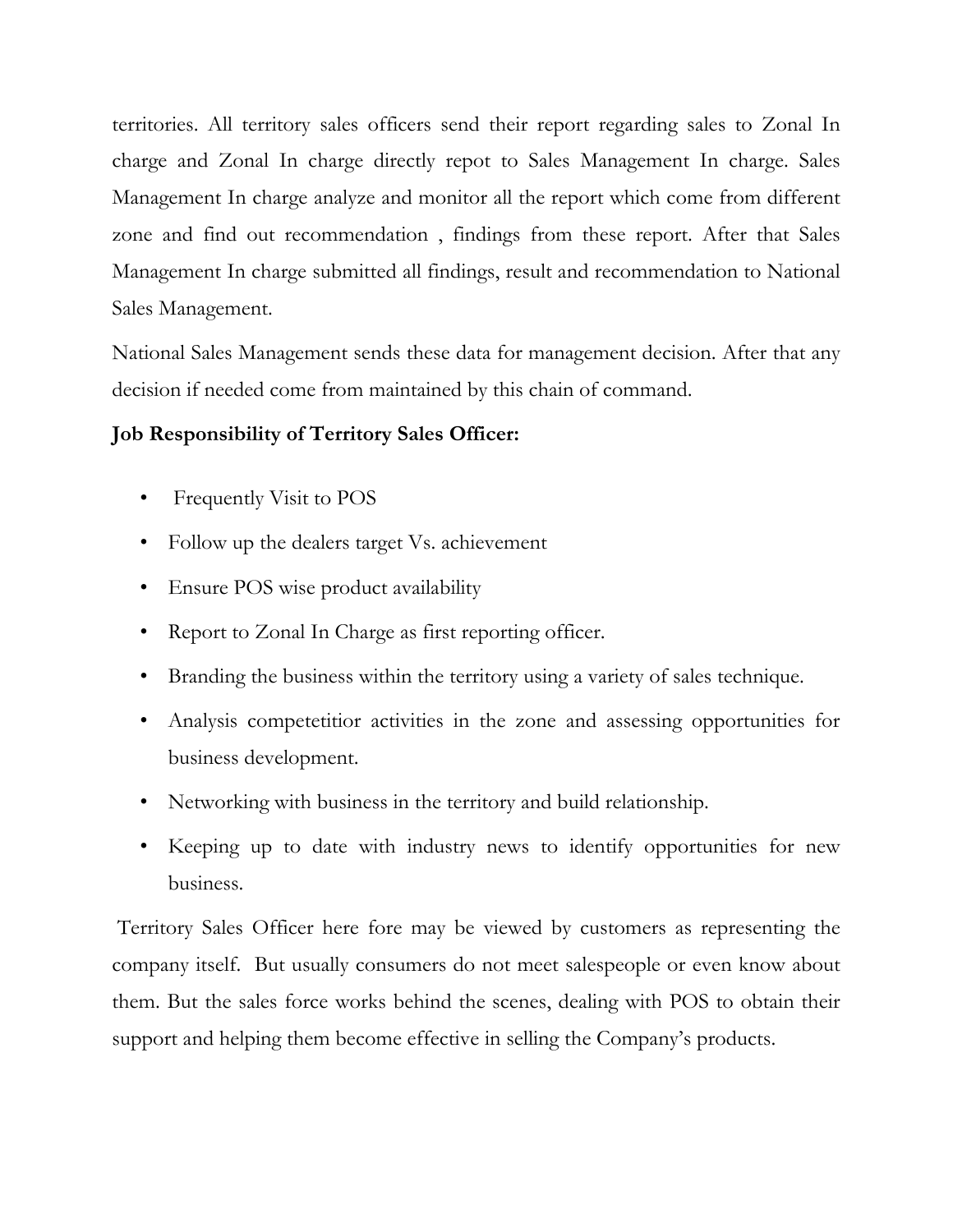the sales force of this company is very effective in achieving certain marketing objectives. This force also carries out other activities like, prospecting, communicating, selling and servicing and information gathering. Besides that a market focused sales force also works to produce customer satisfaction and company profit.

# **Competitors:**

Competitors can be defined as two ways-

- Direct competitors
- Indirect competitors

In Bangladesh Walton basically do not have any competitors who can compete directly with them according to their Brand and price. They are the only one Manufacturer in Bangladesh refrigerator market and so that they have lots of advantage.

But they have many indirect competitors who are exporting from International Market, competing with them indirectly by having not the similar quality product in the market but they are offering attractive price with new features. The names of the competitors are- Samsung, Singer, Toshiba, sharp, konka, Butterfly etc. some of them are assembled in china at a cheaper cost.

# **Marketing:**

We collecting good information about the market and knows a great deal about the common attributes of our most prized and loyal customers. We will leverage this information to better understand who is served, their specific needs, and how we can better communicate with them.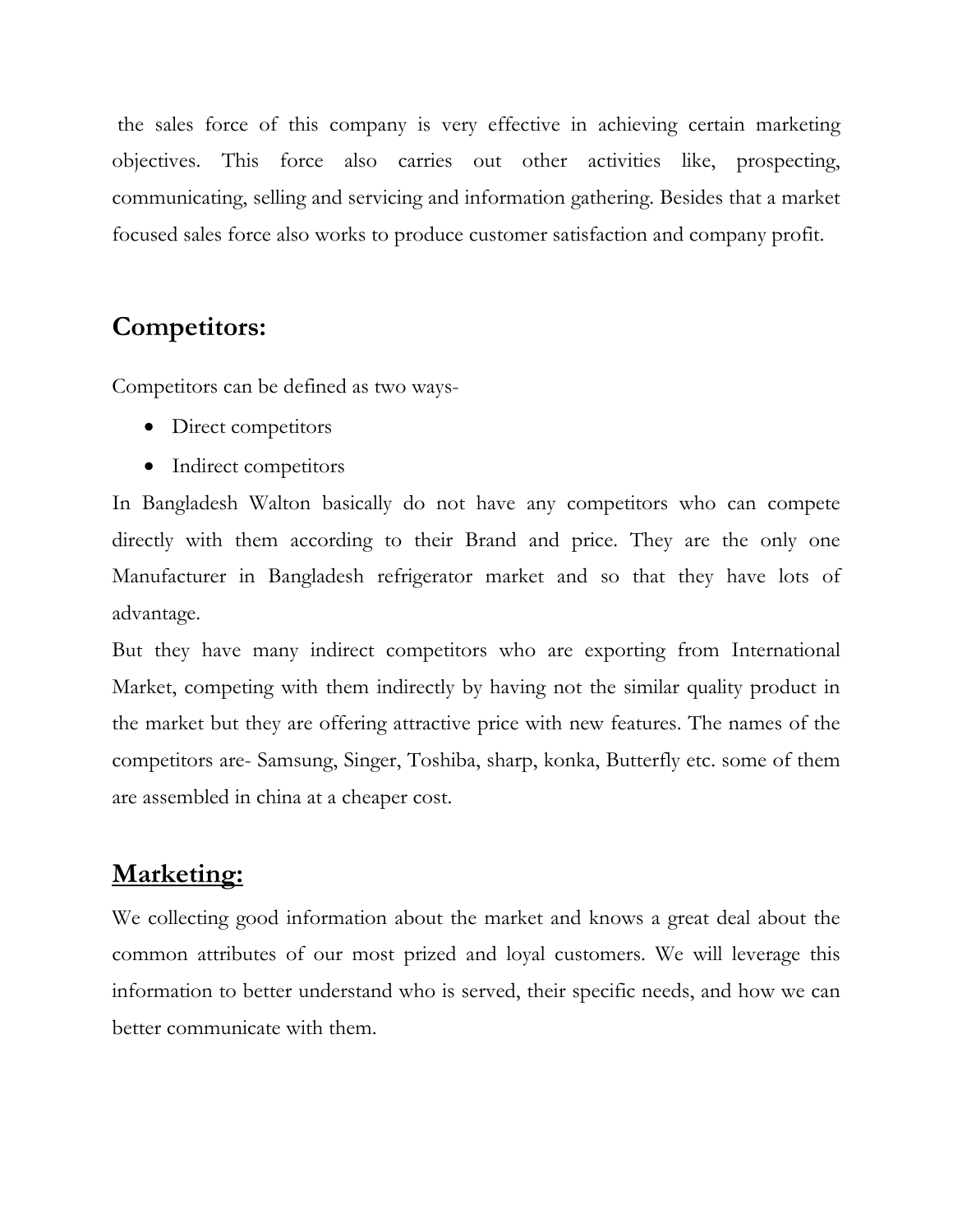# **Market Demographics:**

Prime customers of Sebec are retailer and we do not communicate with end customer but we have customer information for import and produce new products. The profile for our customer consists of the following:

- Behavior & psychographics factors.
- Singles and families.
- Ages  $23-50$

# **Behavioral Factors**

 Sebec customer are willing agree to pay for premium quality because those customer believe in quality which perfectly maintain by Sebec and add more value like highquality products without the mess of making it themselves.

# **Psychographics**

• Moderate involvement with product purchase, seeking information about products benefits

 • Well educated, hardworking and active females with a desire to provide a healthy and easy lifestyle for themselves and their family

• Females who take both an emotional and rational approach to buying any products for their family

• Prone to moderate levels of emotional attachment with brands

# **Market Needs**

They are providing a good quality product with mass level dependency to their entire customer, retail shop. They are seeking to fulfill the following benefits that are important to their customers:

• Selection: A wide choice of different product

• Competitive Needs: providing the best after sales service with 48 authorized service center all over the country.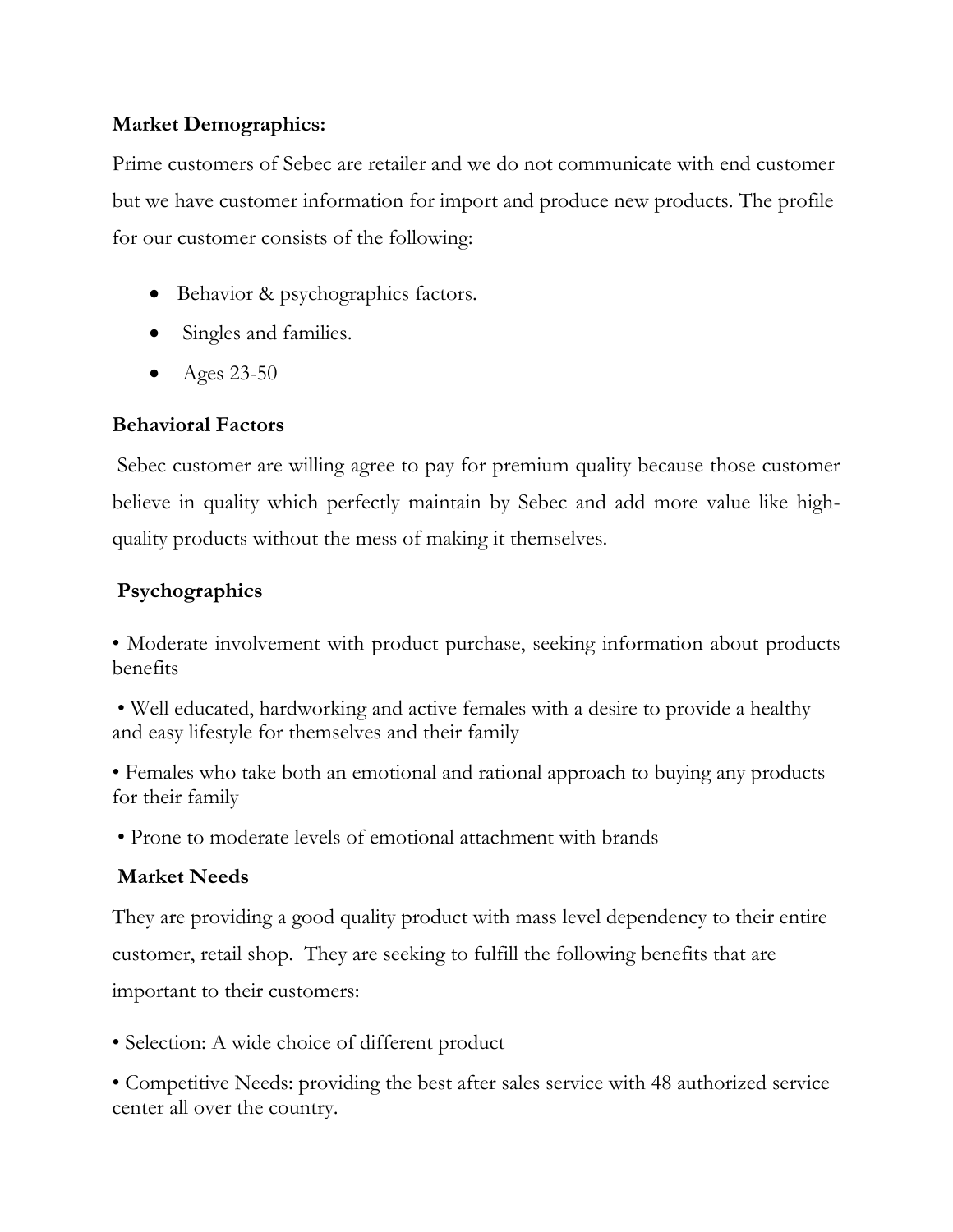• Customer service: The patron will be impressed with the level of attention that they receive.

### **Consumer Insight**:

The consumer insights are listed from most important to least important for the target audience.

Sebec customer always needs for moderate quality products so that it will be supported them for a long time. When customer chooses any product they are also thinking about price also. Sebec offer a affordable price for their customer which not touch the high range like Samsung, Haier, General and not also the low range products like Ocean, Novena etc.

# **Passionate about their and their family's lifestyle and well being**

Now a day's maximum people are busy with their life and sometimes there have no enough time for to take care of their family in manual way. That is why people also depend on some products those can provide easy lifestyle in affordable way.

Sebec always concerned the overall satisfaction of their customer.

 provides a solution to the worry of what to use to themselves and their children with little post purchase regret

Want to maximize on opportunities to save time and effort by purchasing a quality product

 needs to feel good about their dietary decisions and give them a sense of empowerment

### **Market Trends**

The market for electronics products has exploded within the last few years. Explanations for this trend are,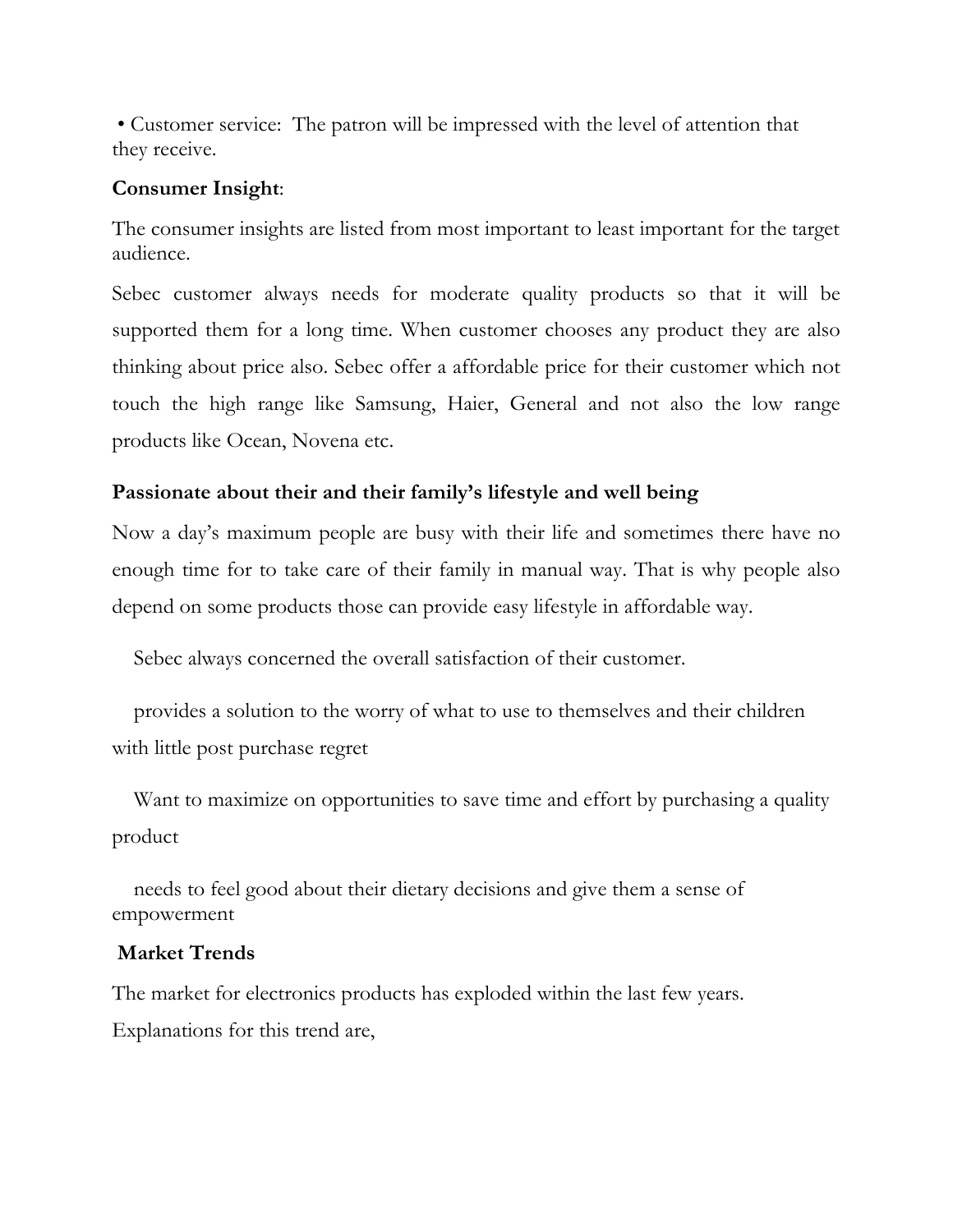**Market supply:** The increase of supply has reinforced the demand. Within the last few years many of companies has come to huge production of electronics products because of the increased margins and market demand.

 **Income growth:** Now a day's income growth has been increased than beforehand they are also busy their individual choice.in that reason the lifestyle of Bangladeshi's have become more changed. Presentation as an element of the culinary experience has taken on more value as juice has become more creative over the last several years.

#### **Market Positioning:**

Sebec maintain good quality which create a value in consumers mind about this product and motivate to refer others customer group to purchase Sebec products.

High-quality producer.

Professional.

Reliable

#### **Competitors Analysis**

However, Sebec is a established product in the market but in the electronics products industry there has also established many electronics company in the market. The primary distinction of the electronics industry there has many dominating companies. Although Miyako ,Kiam currently has the corner on the market because of its longstanding renown and popularity, there are many more competitors, such as Vision,Jamuna that are fighting for a top place that will distinguish them from the myriad of others. Most of the small companies that are involved in the electronic industry do not yet have a nationwide distribution, so their advertising techniques and strategies are more specific and selective.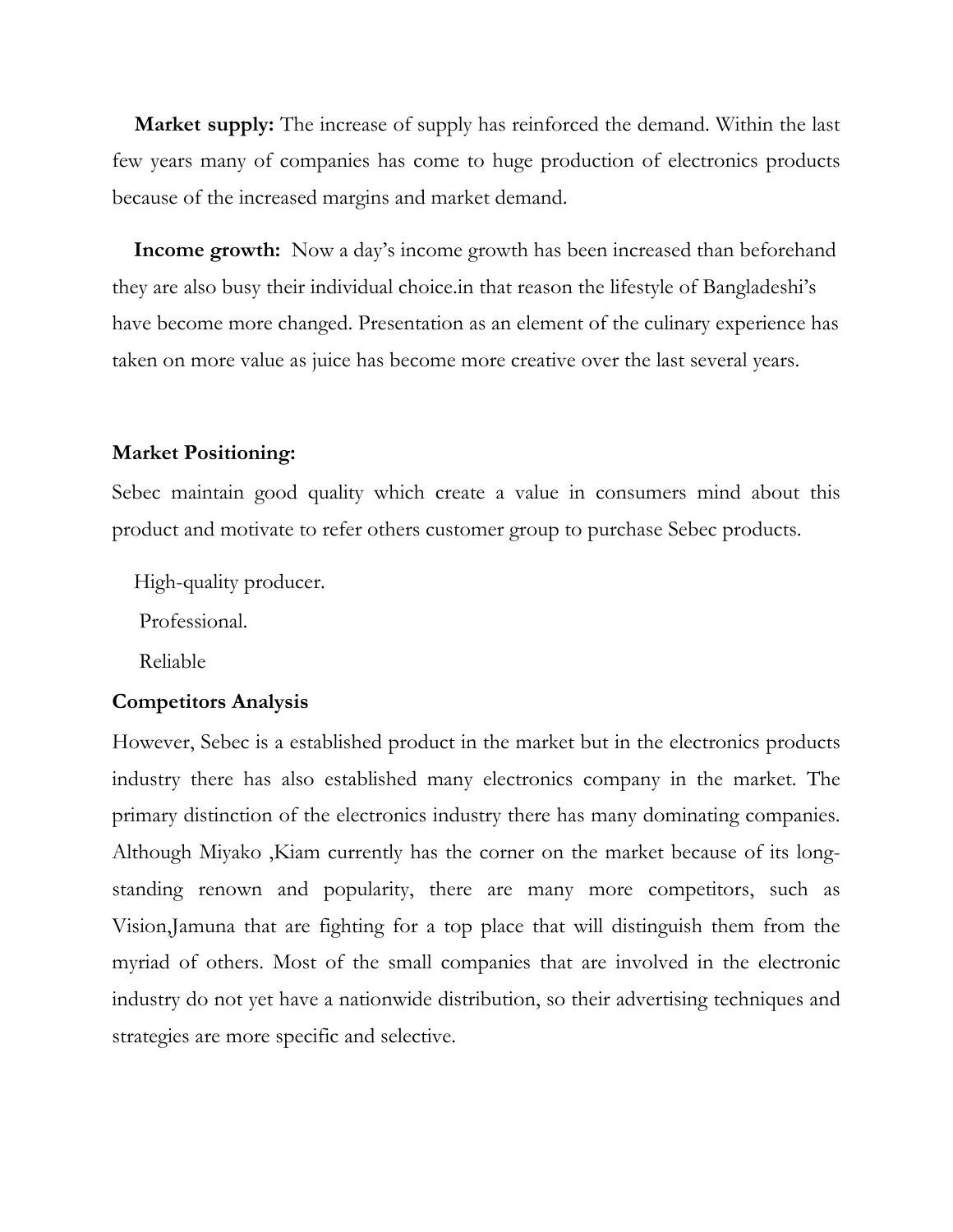Every organization is composed of some internal strengths and weaknesses and also has some external opportunities and threats in its whole life cycle.

Every organization is composed of some internal strengths and weaknesses and also has some external opportunities and threats in its whole life cycle.

### **SWOT ANALYSIS**

**Sample Market :-** New Market, Kachukhet, Mirpur **Sample Brand :-** Miyako, Novena, Noka, Rangs & Electro mart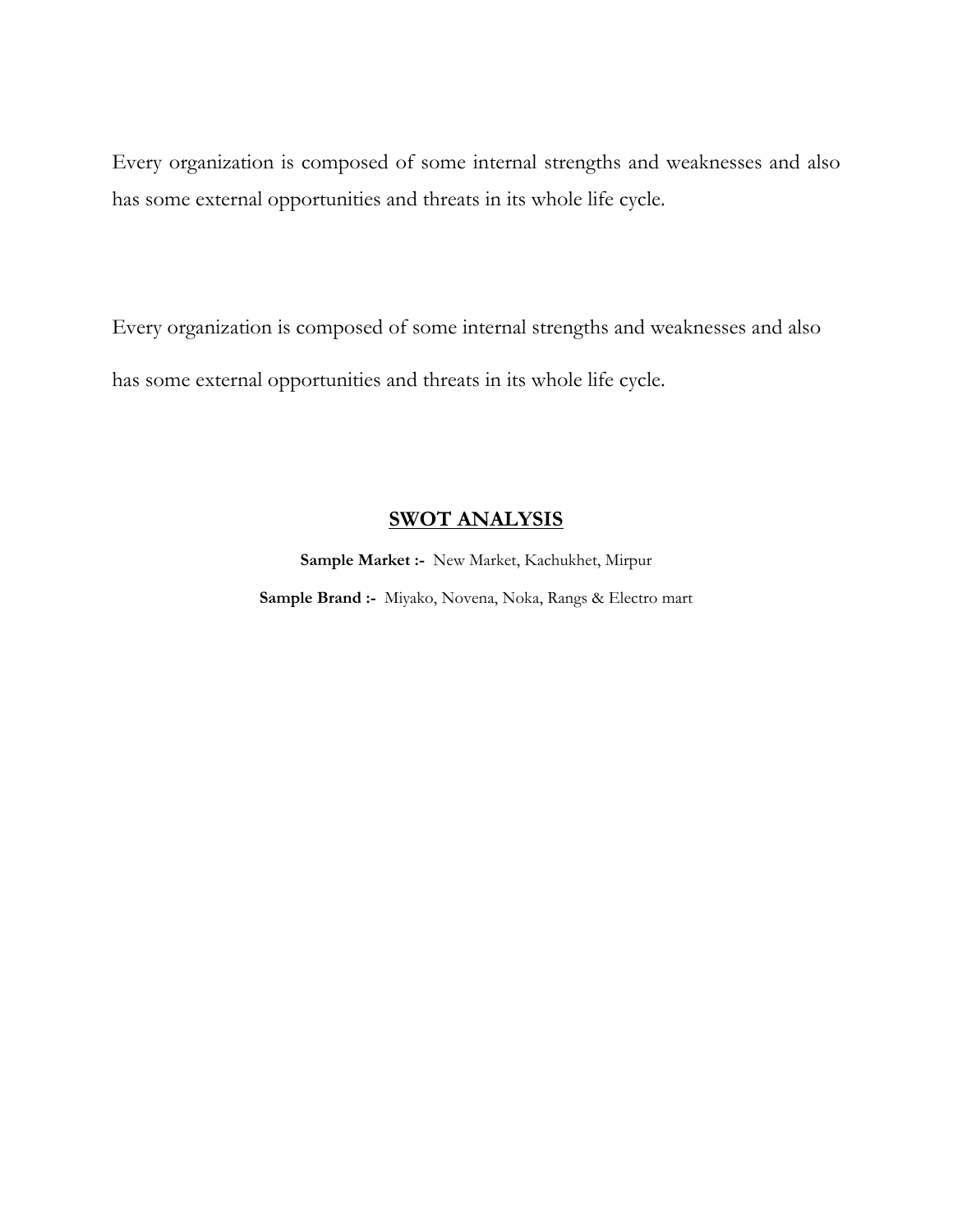| SI             | <b>Description</b>                                                   | <b>Miyako</b>    |                         | <b>Nova</b>             |                         | <b>Rangs</b>             |                         | <b>Electro Mart</b>   |                | <b>Sebec</b>              |      |
|----------------|----------------------------------------------------------------------|------------------|-------------------------|-------------------------|-------------------------|--------------------------|-------------------------|-----------------------|----------------|---------------------------|------|
|                |                                                                      | Criteria         | Mark                    | Criteria                | Mark                    | Criteria                 | Mark                    | Criteria              | Mark           | Criteria                  | Mark |
| $\mathbf{1}$   | <b>Brand's</b><br>Goodwill                                           | Good             | $\overline{\mathbf{4}}$ | Not Good<br>/ Not bad   | 3                       | Very<br>good             | 5                       | Good                  | 5              | Good                      | 4    |
| $\overline{2}$ | <b>New</b><br>customer's<br>Interest                                 | Very<br>much     | 5                       | Not very<br>much        | 4                       | Very<br>much             | 4                       | Not very<br>much      | 3              | Less                      | 3    |
| 3              | Old<br>customer's<br><b>Interest</b>                                 | Not very<br>much | 4                       | Less                    | $\overline{2}$          | Not Very<br>much         | 4                       | Not very<br>much      | 4              | Not very<br>much          | 4    |
| $\overline{4}$ | customer's<br>Satisfation                                            | Not very<br>much | 4                       | Not<br>Good/<br>Not bad | 3                       | Not very<br>much         | $\overline{\mathbf{4}}$ | Not very<br>much      | $\overline{4}$ | Not Very<br>much          | 4    |
| 5              | Product<br>Quality                                                   | Good             | 4                       | Not Good<br>/ Not bad   | 3                       | Good                     | 4                       | Good                  | 4              | Very<br>good              | 5    |
| 6              | <b>After Sales</b><br><b>Service</b>                                 | Good             | 4                       | Good                    | $\overline{4}$          | Not<br>Good /<br>Not bad | 3                       | Not Good<br>/ Not bad | 3              | Very<br>good              | 5    |
| $\overline{7}$ | Produc<br><b>Distribution</b><br>policy to<br>delar end              | Very good        | 5                       | Not Good<br>/ Not bad   | 3                       | Very<br>good             | 5                       | Very good             | 4              | Good                      | 3    |
| 8              | Product<br>Design,<br>Model &<br>Out look                            | Very good        | 5                       | Good                    | $\overline{\mathbf{4}}$ | Very<br>good             | 5                       | Good                  | 4              | Good                      | 4    |
| 9              | On the basis<br>of Color,<br>Size, type<br>Product's<br><b>Model</b> | Very good        | $\mathsf S$             | Good                    | 4                       | Not very<br>much         | 4                       | Not very<br>much      | 4              | Not<br>Much<br>Not less   | 3    |
| 10             | Product<br>availablity<br>on POS                                     | Very<br>much     | 5                       | Not Much<br>Not less    | 3                       | Very<br>much             | 3                       | Not very<br>much      | 4              | Not<br>Much /<br>Not less | 3    |
|                | <b>Total</b>                                                         |                  | 45                      |                         | 33                      |                          | 41                      |                       | 39             |                           | 38   |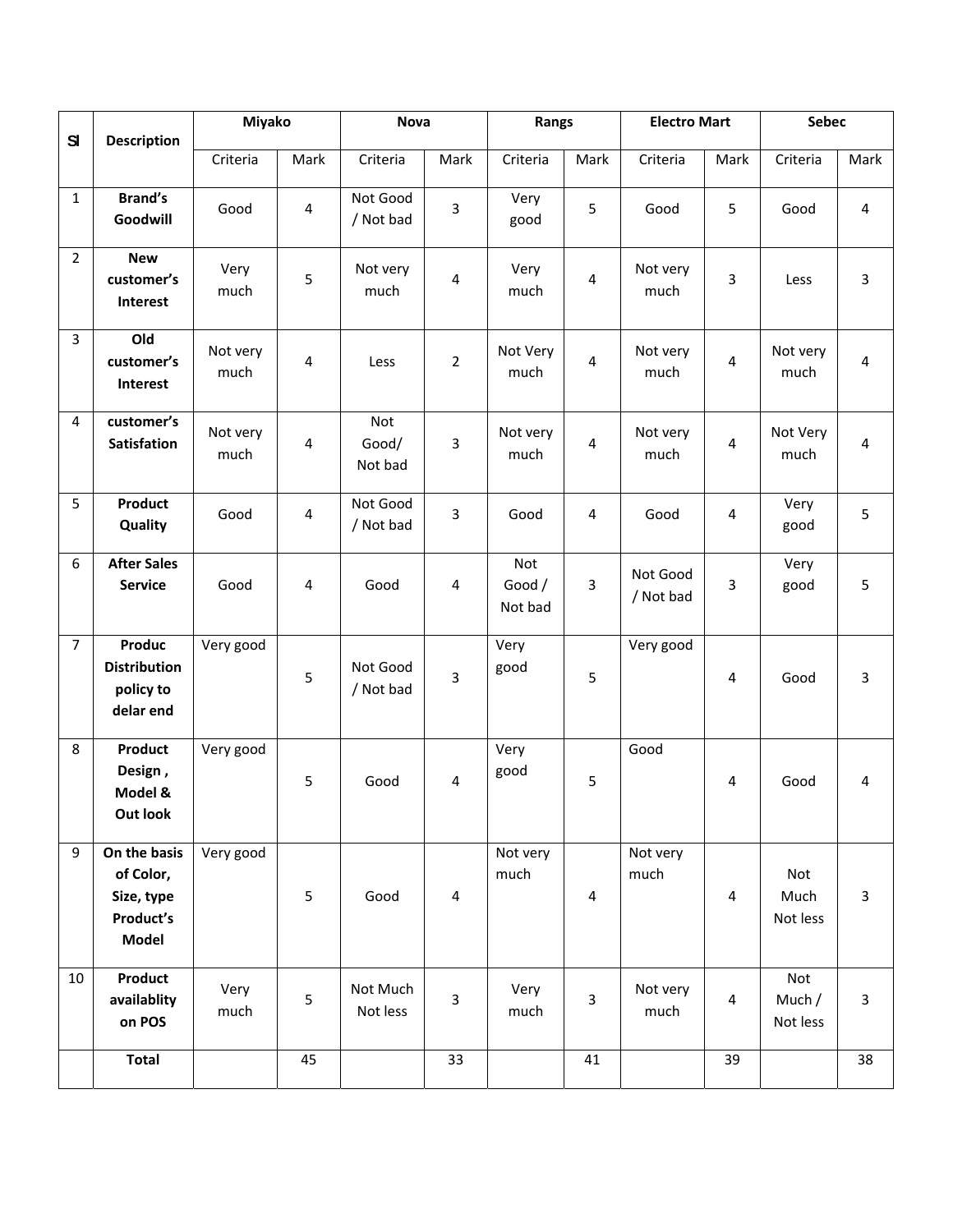#### **Competitors Strength:**

1**. Established brands**- The competitors have established brand like Vision, Pran-RFL etc. these brand using many communication media and people also known about this brand but we do not have TVC for mass customer.

 2. **Product supply**- The competitor's product supply and sales policy is very larger and easy than our product. Sebec using a sales policy where company running business by follow this.

#### **Competitors Weakness:**

1. Sebec is more popular as a reliable brand which contains more dependency.

2. Sebec has given strong after sales policy by follow their written service policy.

3. Sebec has maintained all of their written commitment which they are providing to their retailer, customer and others vendor.

#### **Points of Difference**

The point of difference that makes Sebec than the others are-

 Different experience & knowledge- The customers will have the distinctive experiences that they still did not get from other products exists in market which is quality of Sebec products.

 Strong distribution channel- As this product has strong distribution channel, the consumer get it at every retail shop and if the customer located in rural area that is also possible to purchase product from their nearby market.

#### **Strategic Marketing Analysis**

Strategic marketing analysis includes marketing objectives, marketing strategies, marketing mix, and market research of company.The single objective of Sebec is to position as the top producer of electronics products in Bangladesh. The marketing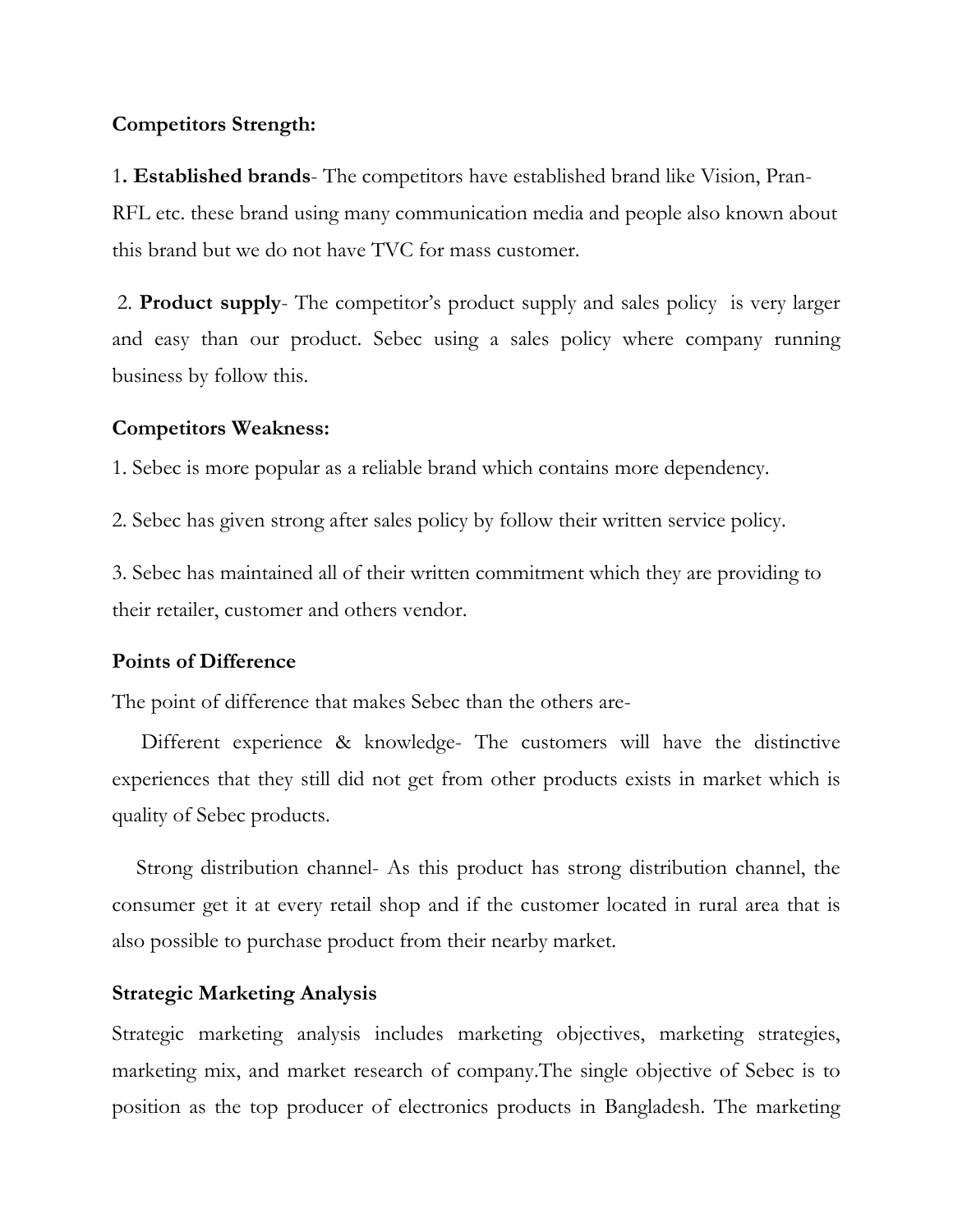strategy will seek to first create customer awareness regarding services offered, develop the customer base, and work toward building customer loyalty. We are seeking to communicate the message that we are the established producer of high-end electronics market. This message will be communicated through a variety of methods. The first method is our dealer. We are trying to pass our maximum information through our dealer/POS. The message will also be communicated to the different cooking school through networking. We will also communicate our message through informal gatherings and networking with consumers.

#### **Marketing Mix**

This is a traditional approach to marketing planning which is based on the four Ps:

### **Product policy:**

Product is, in fact, the range of the products (goods or services) that the organization offers to the marketplace. Decisions have to be made about quantities, timing, product variations, associated services, quality, style and even the packaging and branding.

#### **Pricing Strategies:**

Pricing strategies are most important stage in marketing mix. Sometimes when we are going to launch a new product in the market, we do not have any idea whether the price would be accepted or not by the customers. If we select extensively high price, customers will not buy and volume of sales will be very low. On the other hand setting lower price will not cover our costs. So we have to consider the following things in selecting price. As our product has many competitions in the market so that price of our product should be accepted by customers. .

**Maintaining market share:** If our product is accepted by customers in near future, more competitors will enter in the market. So our prices try to such that can protect our market share in the competition period. Moreover we will need to lower the price to hold the market share at the time of competition.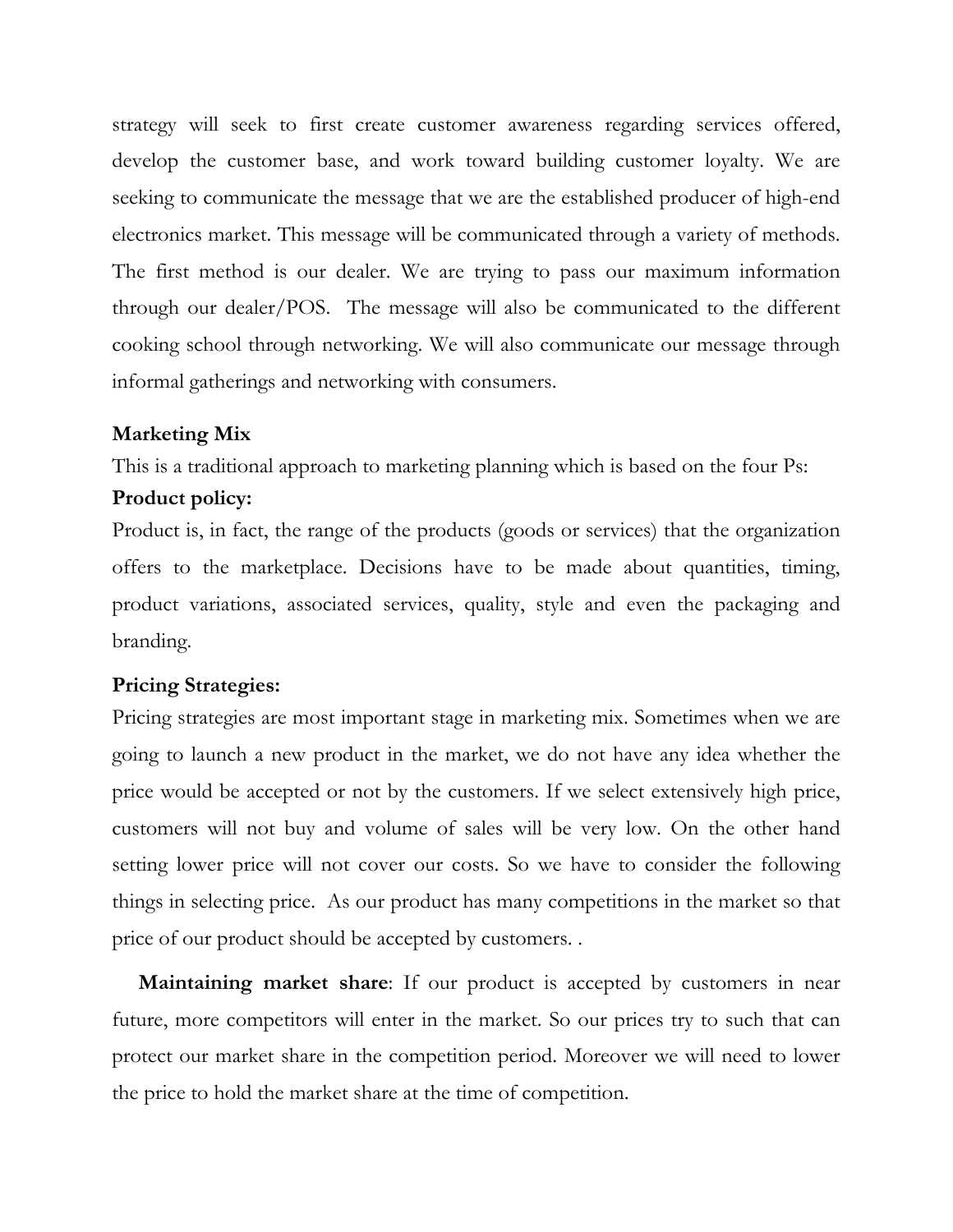**Earning profit:** As a business our main objectives is to earn profit. So we should not set any price that will not cover the cost of the product. After covering the cost we set a profit margin for our pricing.

After analyzing all of this we select Market-oriented pricing that is setting a price based upon analysis and research compiled from the targeted market and also with the cost.

# **Distribution Strategies:**

In generally there are different types of marketing distribution system. Consumers are able to buy the products from different market place. All these distribution strategies are consists of producer, wholesaler, retailer, and finally to the consumer. There are mainly four types of marketing distribution channel:

- 1. Conventional Marketing channel
- 2. Vertical marketing channel
- 3. Horizontal Marketing channel
- 4. Hybrid Marketing channel

We select the conventional marketing channel to distribute our product. Our products have been distributed by our POS which will be selected by the company. The selected POS supply the product to the customer and also to the retailer and the consumer will collect the product from the retailers. There are three types of distribution strategies:

- 1. Selective distribution
- 2. Intensive distribution
- 3. Exclusive distribution

We choose the intensive distribution for our product. We will supply our product all over the country on the basis of our product demand so that the consumer can get the product easily. After analyzing all of this we select Market-oriented pricing that is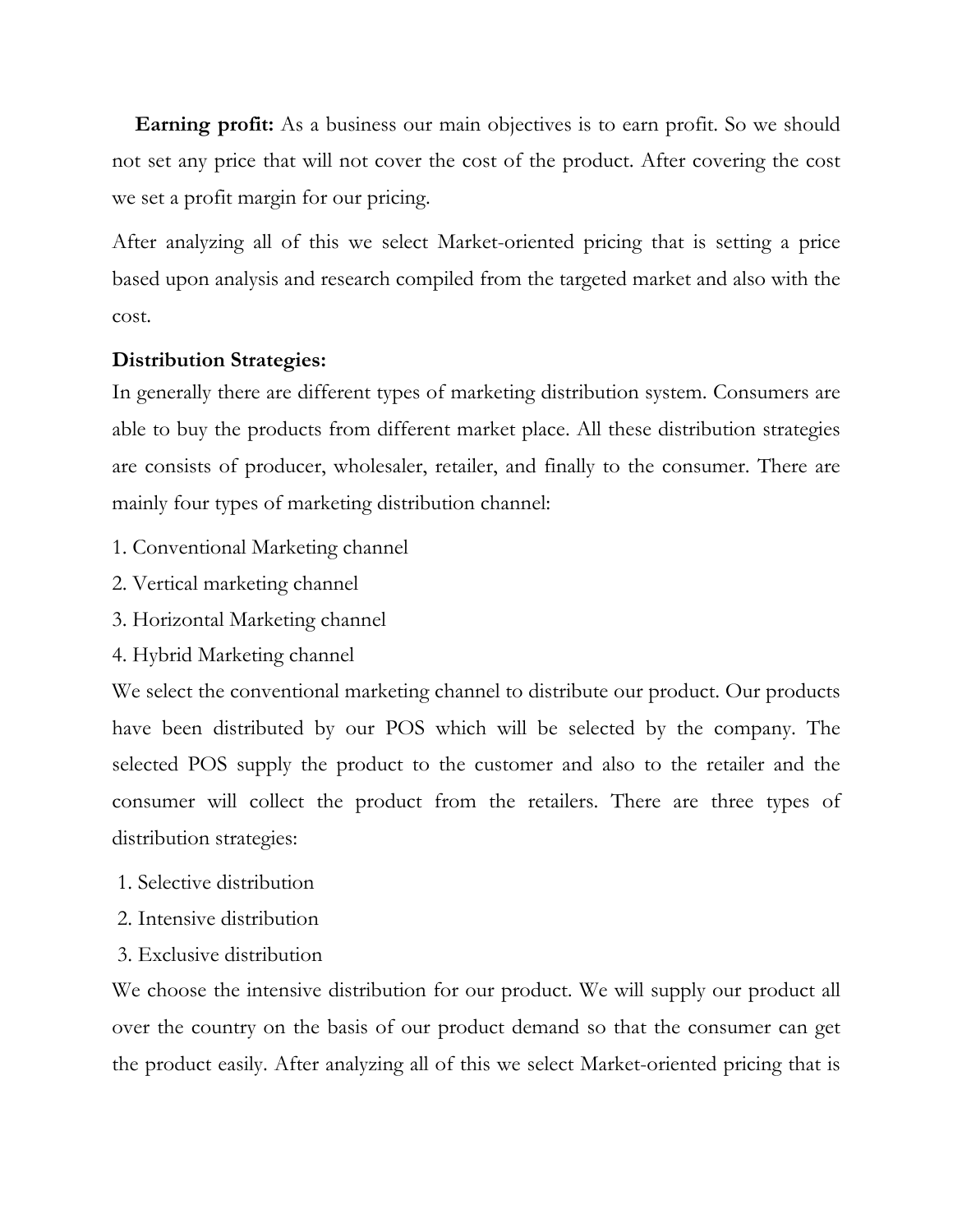setting a price based upon analysis and research compiled from the targeted market and also with the cost.

# **Advertising and promotion:**

A mixture of advertisements and networking will be used to increase visibility for our products .Our products already been known in market but not more visible to customer lack of promotion, TVC, digital communication. We make promotional activities for our product in different cooking school, housing society, different ladies club in Dhaka city.

 In different occasion we will open special sales center where attractive point of purchase display would be arranged to create positive image in consumer's mind.

 We will provide different incentive to our distributor. Fair at Meena Bazar, Agora SMS marketing Leaflet Master Catalogue Brochure **Sticker** TVC for digital communication Facebook Sponsorship program

Besides these activities Sebec has a department name Business Development Division .this department always continue below activities to develop and promote their business.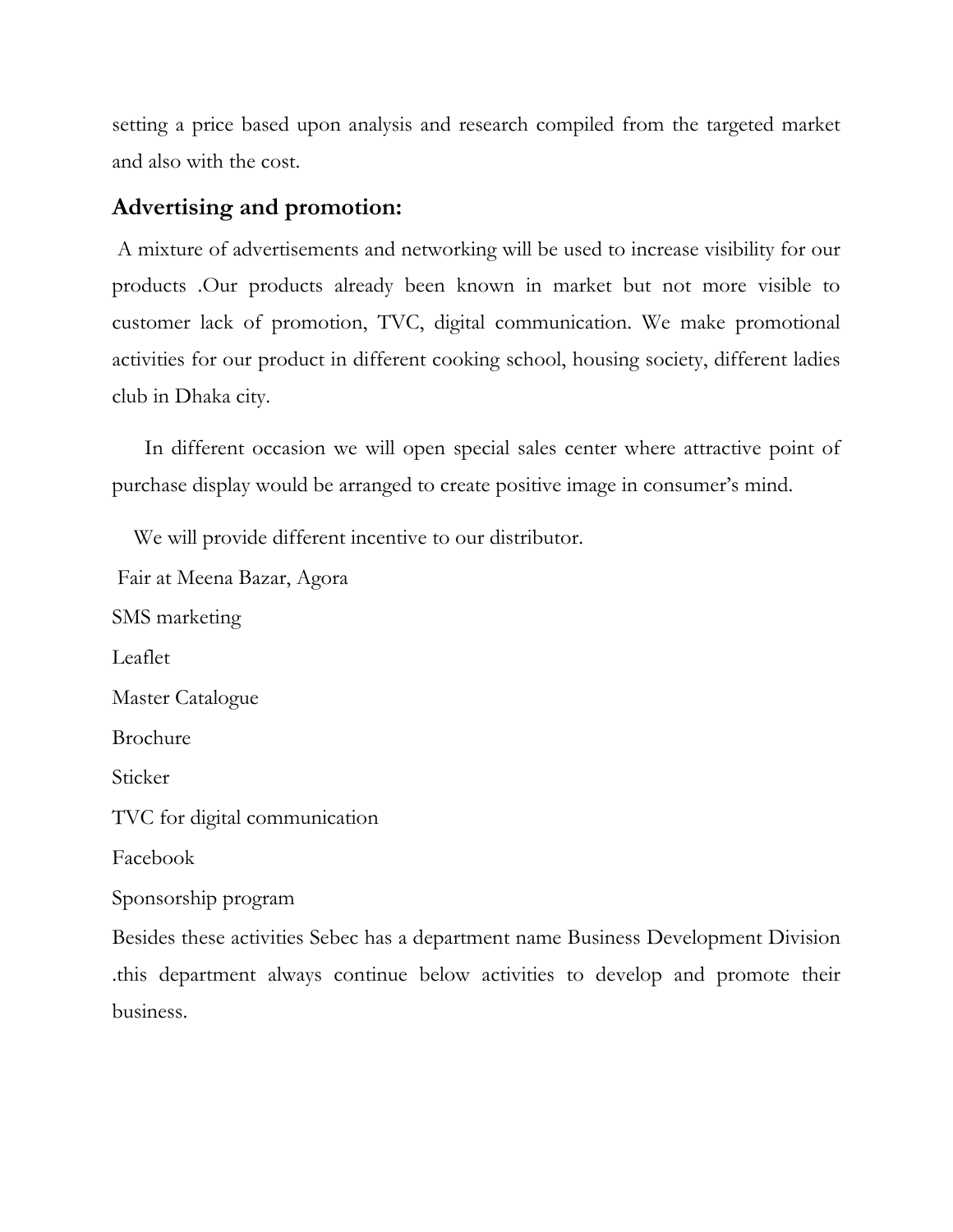# **Sales forecasting**

Business development division department will analyze the current fiscal year's product line and actual sales volume to forecast for the next fiscal years.

To conduct next financial year's sales forecasting we will consider following:

- Product development planning by management (adding new product)
- Market expansion planning
- Distribution coverage & route coverage planning
- Pricing strategy for next year etc

If we can actually aware of above mentioned criteria, then forecasting error will be minimized and business will be developed as anticipated.

# **Analysis of collected information**

We analyze all collected information to understand the position of POS on following:

- Financial Position (Sales/Purchase in value)
- Product wise position (Sales / Purchase in value)
- Frequency of purchase
- Business growth

# **Communication team responsibilities**

To execute the 360 degree responsibilities of Communication Sebec has another department communication. This department maintain all communication to POS, Customer and all others activities which decided by Company. Their responsibilities are-

- Producing proposal of creative concepts & penetration concepts for management approval regularly.
- Contact, select & negotiate the agencies for proper brand activation & production of promotional materials.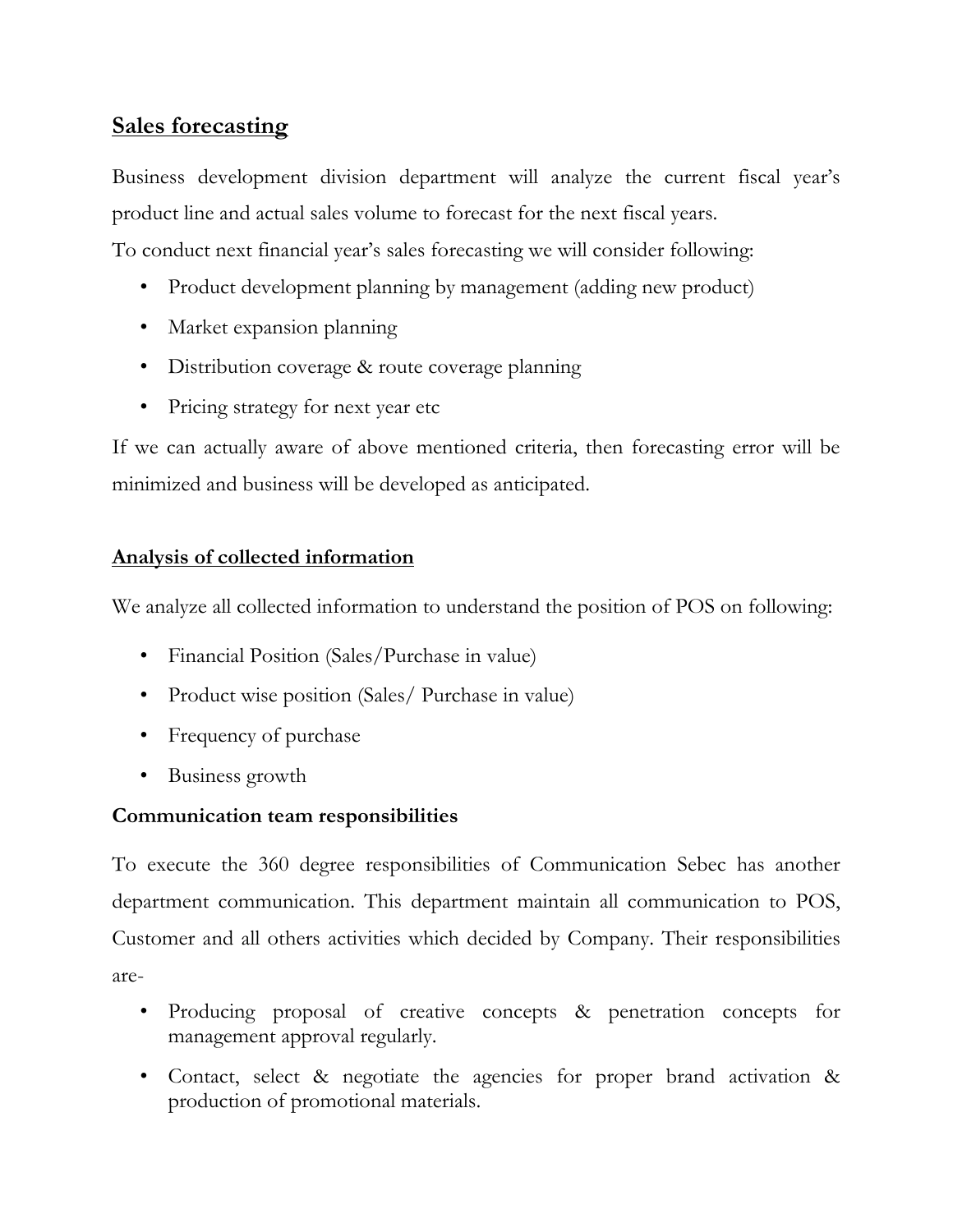- Plan, develop & implement ATL & BTL Promotions.
- Routine visit for outdoor activities nationally.
- Costing & budgeting for all types of promotional activities.
- Measure the effectiveness of IMC tools and communication programs and strategies in terms of ROI.
- Responsible for the positioning of the brand & conducting branding operation.
- Plan for advertising rotation (Billboard, high wall and bus) nationally.
- Plan and arrange road show, campaign and various events.
- Monitoring execution of shop sign, light box, bill board, wall paints, bus branding, and various job done by agencies.
- Assist in developing concepts and designs for all communication materials and tools help to organize and manage company events.
- Oversee the development and execution of plans that cover a broad variety of communications assignments including writing/editing newsletters; brochures; external news releases, presentations, and regularly update content as and when needed.
- Plan & execute proper planning of "Annual Sales Conference" cultural program & other activities as assigned by the management from time to time.
- Coordination with minimum 10 vendors for ASC and take quotation and then thoroughly analysis for vendor selection.
- To implement the planning to make Annual Sales Conference as the biggest & successful event of the year.
- Taken inputs from the Market operation department regarding Audit merchandising report and take necessary actions regarding Shop sign/ Light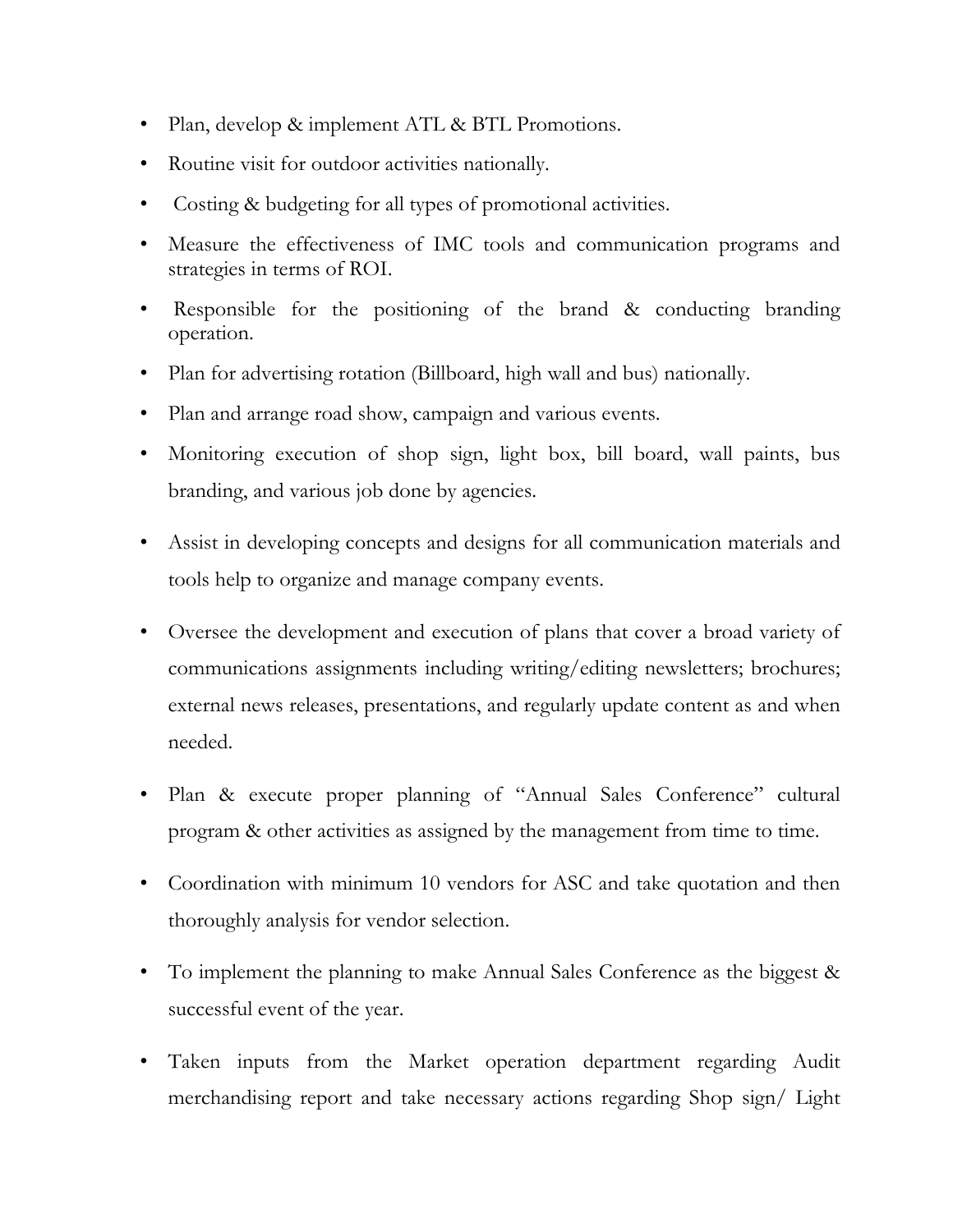box and contact with the vendor immediately after collection of information to fill up the yearly target of above items.

### **Communication team work execution**

To execute any idea or to activate any events, communication In charge will always take the approval (Concept, Budget & design approval) from Managing Director according to his instructions.

- To maintain strong liaison with different agencies for production of printing materials, Annual sales conference cultural program activation, different event activation & guide them to activate any program towards make it successful & to raise awareness Sebec brand awareness in the mindset of customers.
- Market research on different printing & press agencies material costing & review different paper quality, sticker quality & types etc. to make sure that agencies are providing better quality products for Epique Home Appliances Ltd.
- Communication head will always keep in contact with different vendors to justify the costing of the materials.
- Communication team will contact, select & negotiate with the vendor for different production of printing materials and event activation.
- After selection of vendor & confirmation of budget, Communication team will forward the same to the Supply chain department and request them to take necessary actions to issue work order to the vendors for immediate action.
- Whenever Communication team will activate any fair or meena bazaar or any event, fair or meena bazaar etc. it will keep necessary documents like (Challan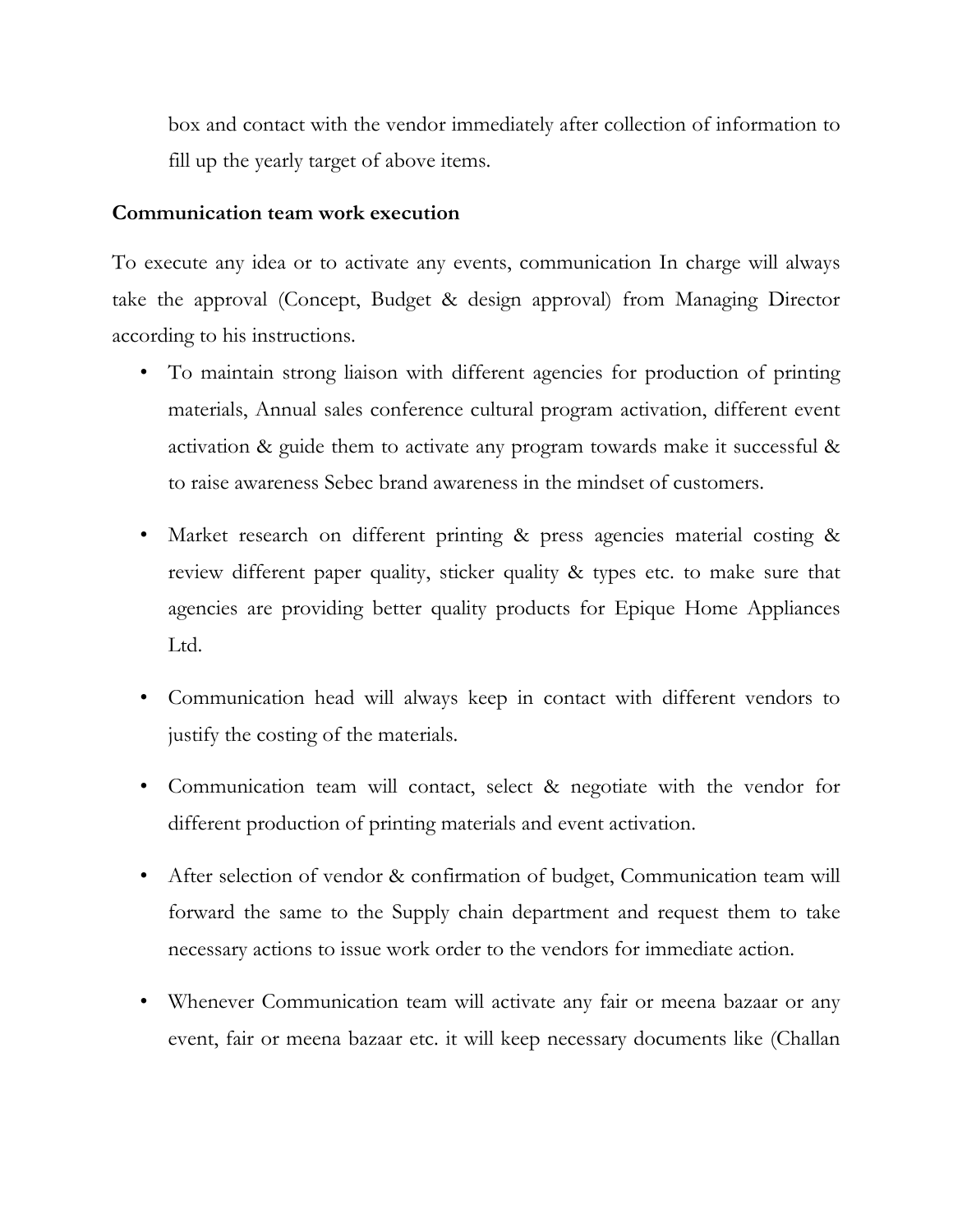copy, Invoice, money receipt, stationary items which is considered as important for Communication team member).

# **Marketing Communication Objectives**

- Increase market penetration
- Develop repeat purchase Behavior
- Establish customer relationship management (CRM)
- Influence sales volume
- Inform, Persuade & reminding (through creative strategy execution)
- Logo
- Campaign theme (Unique selling proposition)
- Color combination- Blue, Red and Black.

Sebec always maintain products quality from the begining and gives highest customer service to maintain their tag line which is **NIRVORJOGGO PONNO.**



Communication team will frequently organize fair around the geographic coverage of business and will promote cooking School as our brand promoter to the ultimate customer. They always build up good image of the company and Sebec brand in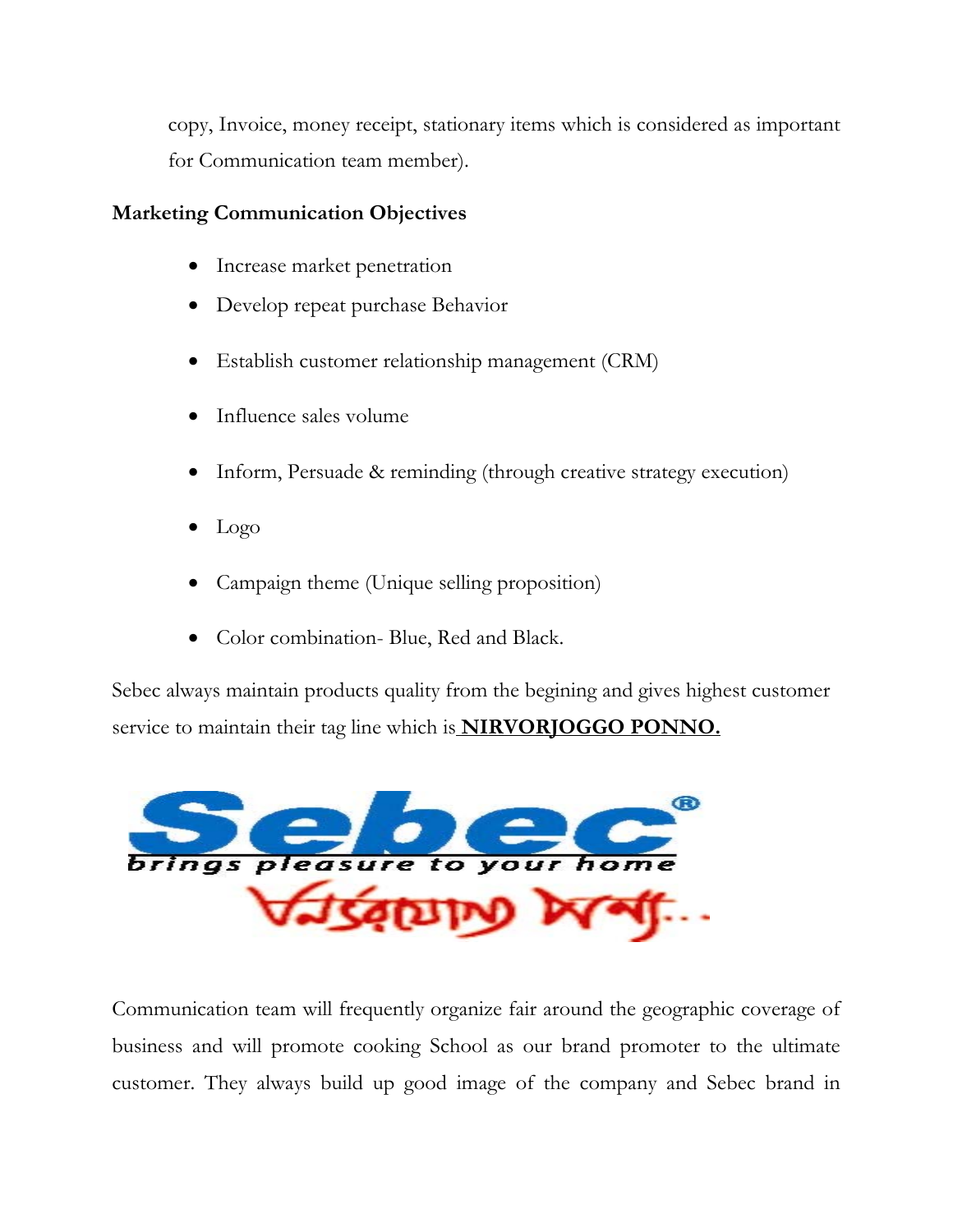consumer mind during fair. Communication team wills response on consumer queries and will feedback accordingly during fair. This team has liaison with branding team where they are distribute printed materials like- Leaflet, Brochure, Catalogue etc. to our prospective and existing customers. Communication team will take prior approval of managing director regarding branding materials and will proceed accordingly. They participate in different fairs and Meena Bazaar & Agora events besides cooking school program where target market especially women usually visit.

# **Communication with Showroom In-charge**

Communication dept. will obtain consumer opinion on product and service through interaction with customers from existing database.

- For branding of showroom, communication dept. will always distribute POP materials like- Bunting, Dangler, festoon, and brochure, Catalogue etc. to our existing & prospective customers.
- They distribute leaflet/ flyer insertion to the newspaper to the surrounding area of showroom.
- Communication team always keeps updating showroom officer/ manager about recent POP materials and assist them to build up the image of Sebec brand in the consumer mind.
- Assist Showroom officers regarding any queries related to communication dept.

# **SMS marketing**

For effective direct communication with existing & prospective customers, we use this powerful tool named mobile marketing.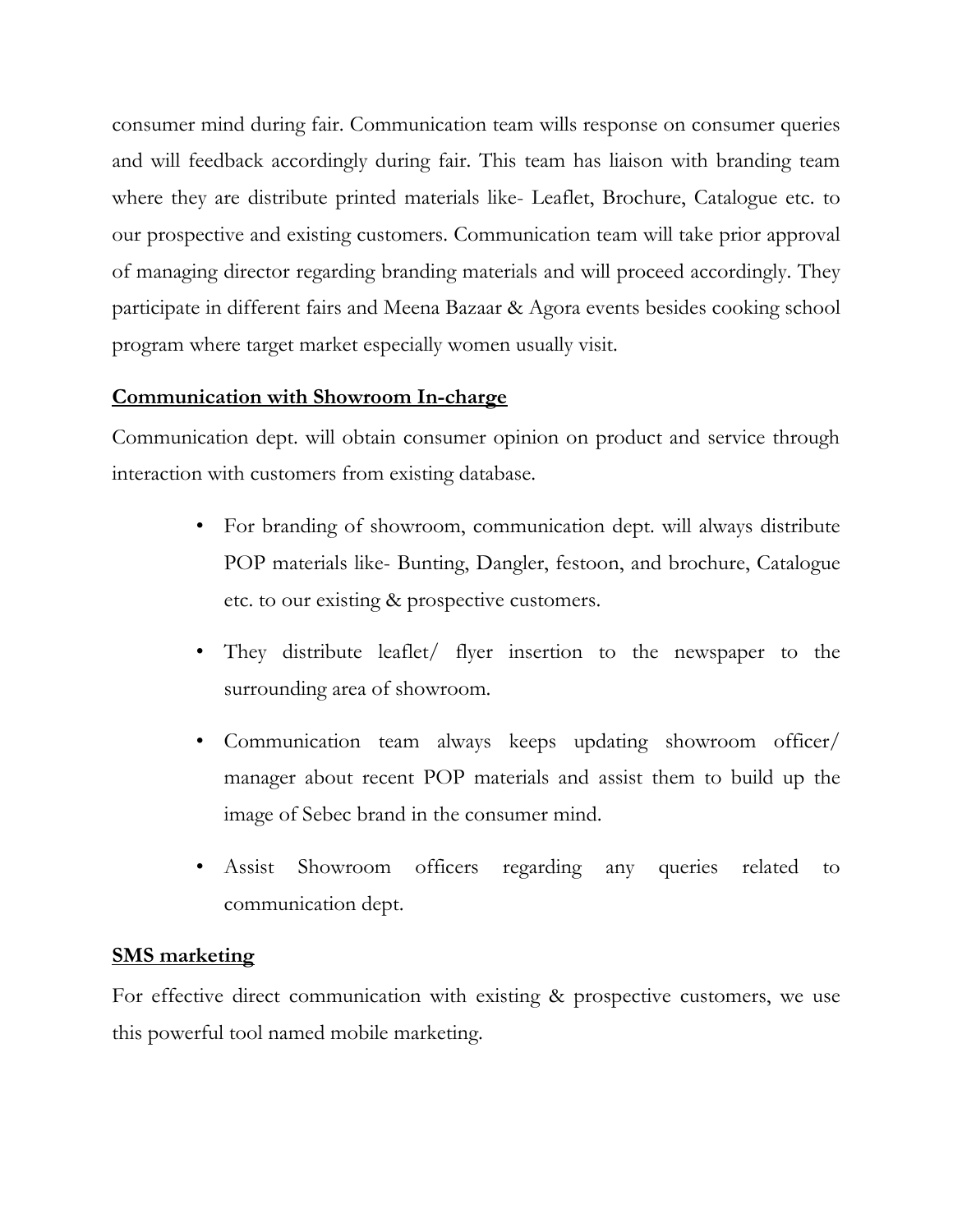- We are contact with the vendor like-SSL Wireless and others regarding the current branded and non-branded SMS charge, PUSH/ PULL charge and other facilities of mobile marketing.
- We are always keeping updating our customers regarding recent sales promotion offer, festivals offer and others through SMS/ Mobile.
- We are regularly using as many contacts as possible to generate new sales from the customers and remind them about the brand name "Sebec" through branded sms.
- Communication department always follow the Branded SMS package for creating the brand awareness and among targeted audience.

# **Event Communication**

- DITF
- Bengali New Year activation
- Eid-ul-fitr activation
- Eid-ul-azha activation
- Victory day activation
- Biswa ijtema activation
- Road shows (Private exhibition & demonstration)

### **DITF (Dhaka International Trade Fair) :**

Branding & Communication dept. will take part in DITF in every year and contribute to make DITF as the most successful event in terms of brand promotion, communication with customers and creating brand awareness among targeted audience in fair territory. Before starting trade offer need to contact with Export Promotion Bureau (EPB) regarding DITF from the month of September.then prepare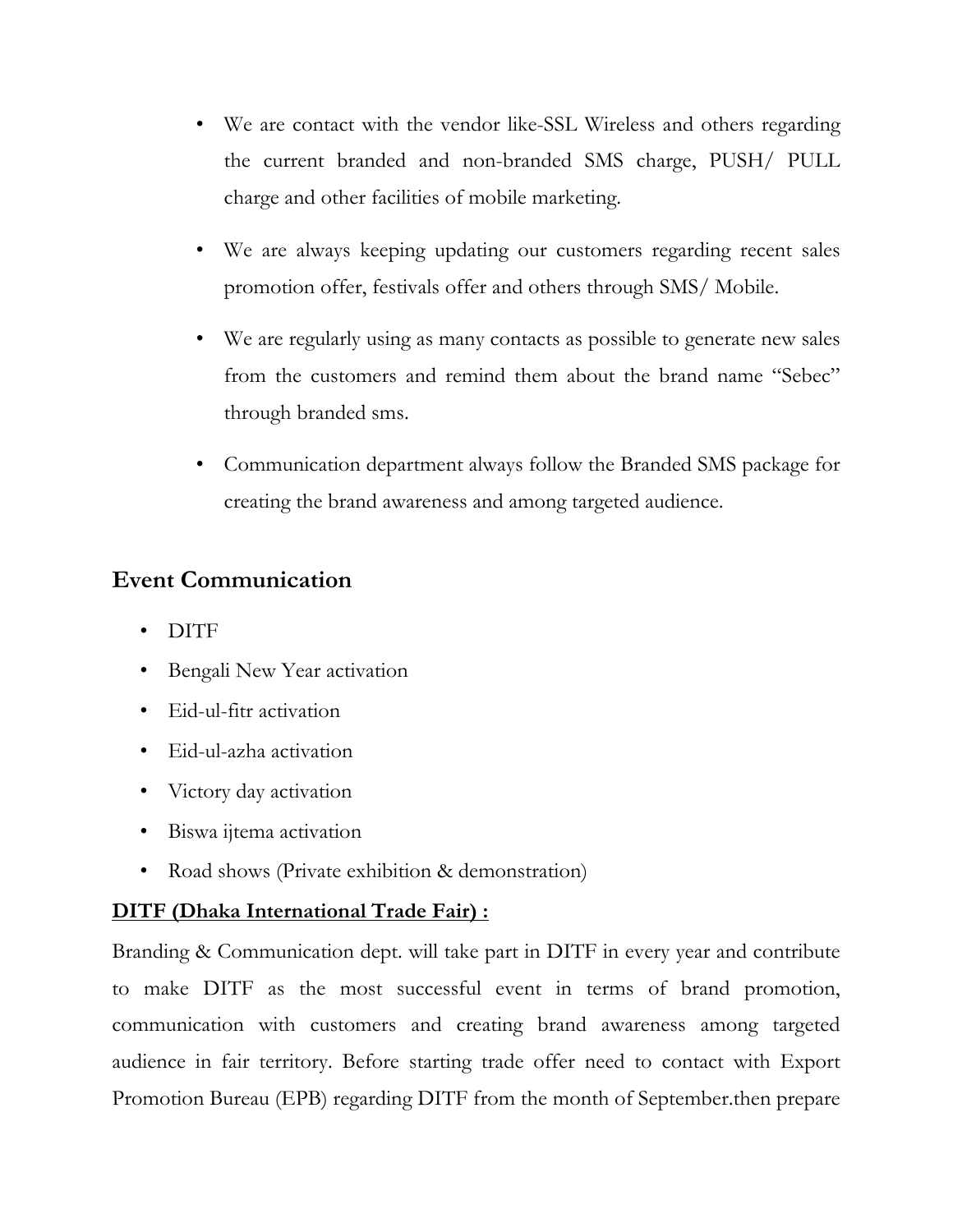details planning of DITF within November and obtain approval from management regarding DITF need to follow below activities:

- We are hire Business promotion officer (BPO) for DITF within December.
- Arrange training program for recruiting BPO.
- Arrange an 8 day training program for BPO and complete before 2 days of DITF.
- We will finalize construction design of our pavilion by October.
- We will complete pavilion construction 3 days prior DITF starts through administration dept.
- We will complete our display 1 day prior DITF

# **Bengali New Year activation**

Branding & Communication team will always take approval from managing director prior to one and half months of the Bengali New Year activation.

- We then contact with the agency for creative execution of the events and will take the budget from them & scrutinize the budget. Once, we are firm confirmed about the budget, will same forward to the Managing Director sir and take approval.
- We need to work closely with the agency for proper execution of the events. Minimum 2 assistant marketing officers will closely supervise the program with the proper direction from Communication head and will follow the same.
- Communication team will thoroughly supervise the entire activation plan & will make the activation successful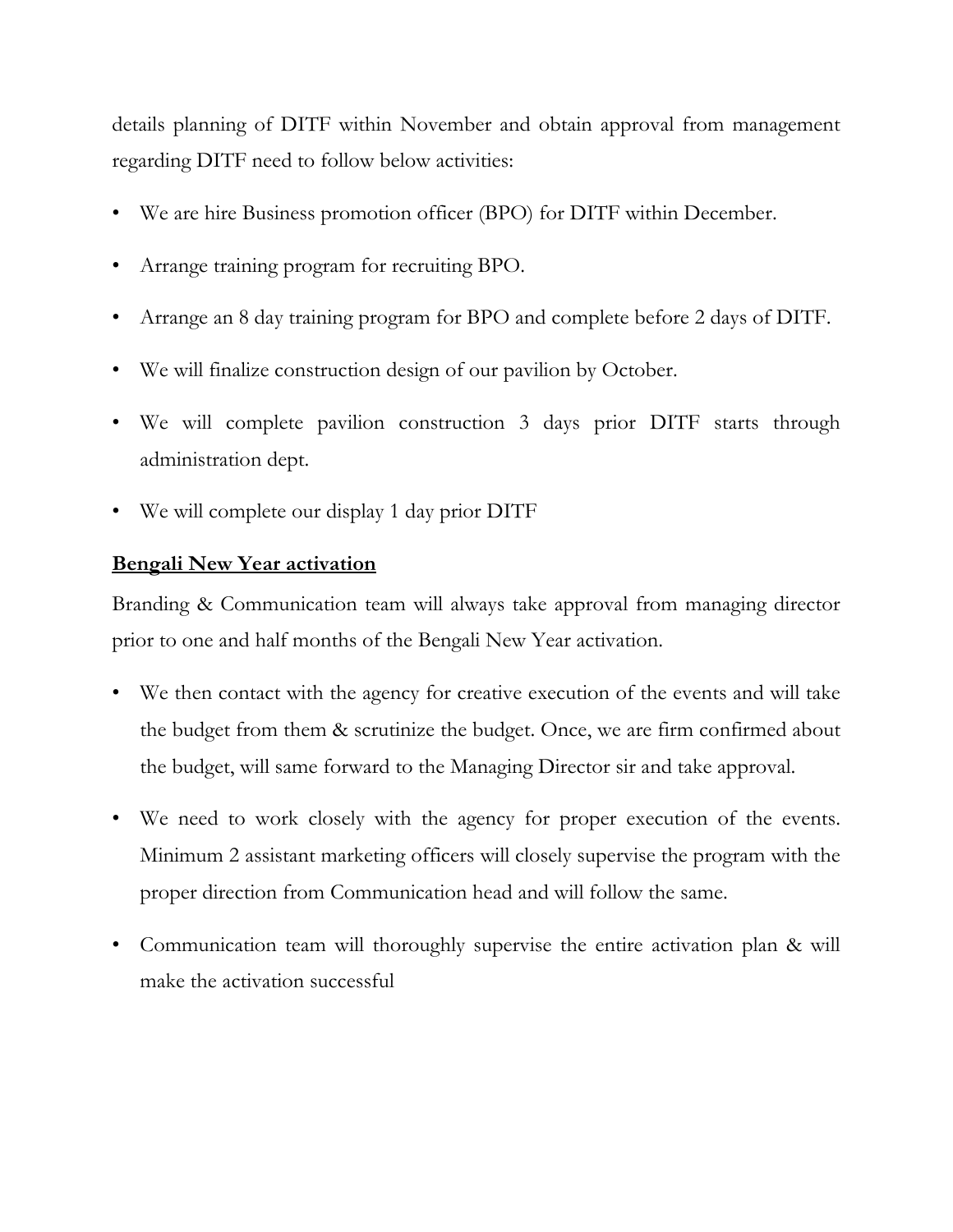# **Eid-ul-fitr activation**

Branding & Communication team will always take approval from managing director prior to one months of the Eid-ul-fitr activation.

- We then contact with the agency for creative execution of the events and will take the budget from them & scrutinize the budget. Once, we are firm confirmed about the budget, will same forward to the Managing Director and take approval.
- We need to work closely with the agency for proper execution of the events. 1 assistant marketing officer will closely supervise the program with the proper direction from Communication head and will follow the same.
- Communication In charge will thoroughly supervise the entire activation plan & will make the activation successful.

# **Biswa Ijtema activation**

To increase branding awarness Sebec arrange different activities in Biswa Ijtema activation. For Examplr ,water & food arrange for those people who are stay there.

# **Road show (Private product exhibition & demonstration)**

Communication team will arrange Road show through private product exhibition & demonstration on potential region. Concerned department will arrange at least 4 exhibitions & product demonstration in a year. We need to prepare a detailed activation planning on each program at least 3 months prior the exhibition date. Communication team will design the entire campaign schedule & planning for the following purpose:

- Engage people of the respective activation territory with Sebec brand & product line
- Create confidence of the people focusing on using Microwave oven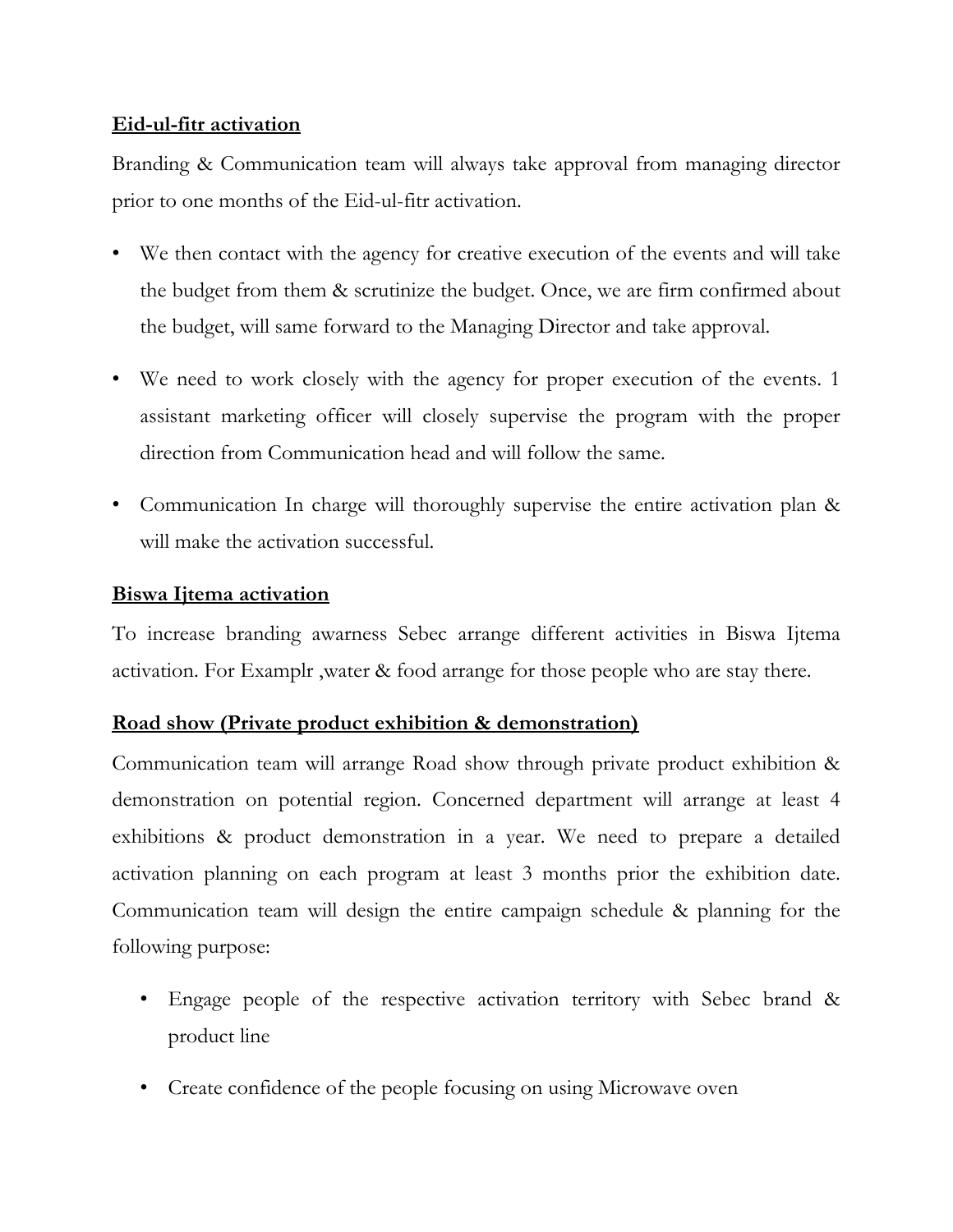- Invitation takes place through following tools:
- Direct invitation through invitation card (Important person of the society)
- Leaflet
- **Association**
- Channel partners such as POS/ Dealers
- We will make sure regarding participation from cooking school in respective area.
- We will make sure that some key cooking school instructor from Dhaka city will participate there to make it a successful campaign.
- The program duration should be of minimum 2 days and preferably on weekends and during 1<sup>st</sup> half of any month.
- We are arrange the program on the best possible location to make huge crowd.
- We are sell our products during the exhibition and will offer some extra benefits to the audience.
- We are trying to create awareness of our outlets and service centre of the area (if any).
- We will highlight our channel partners in respective area such as POS/Dealer, Singer, Rangs, Nitol-Niloy Group and our own showrooms (if any).

# **Partnership with other brand/company**

We will find out the scope of branding with other reputed brands in the country that work with the same segment of our customers. Our mission is to promote our products line of Sebec brand.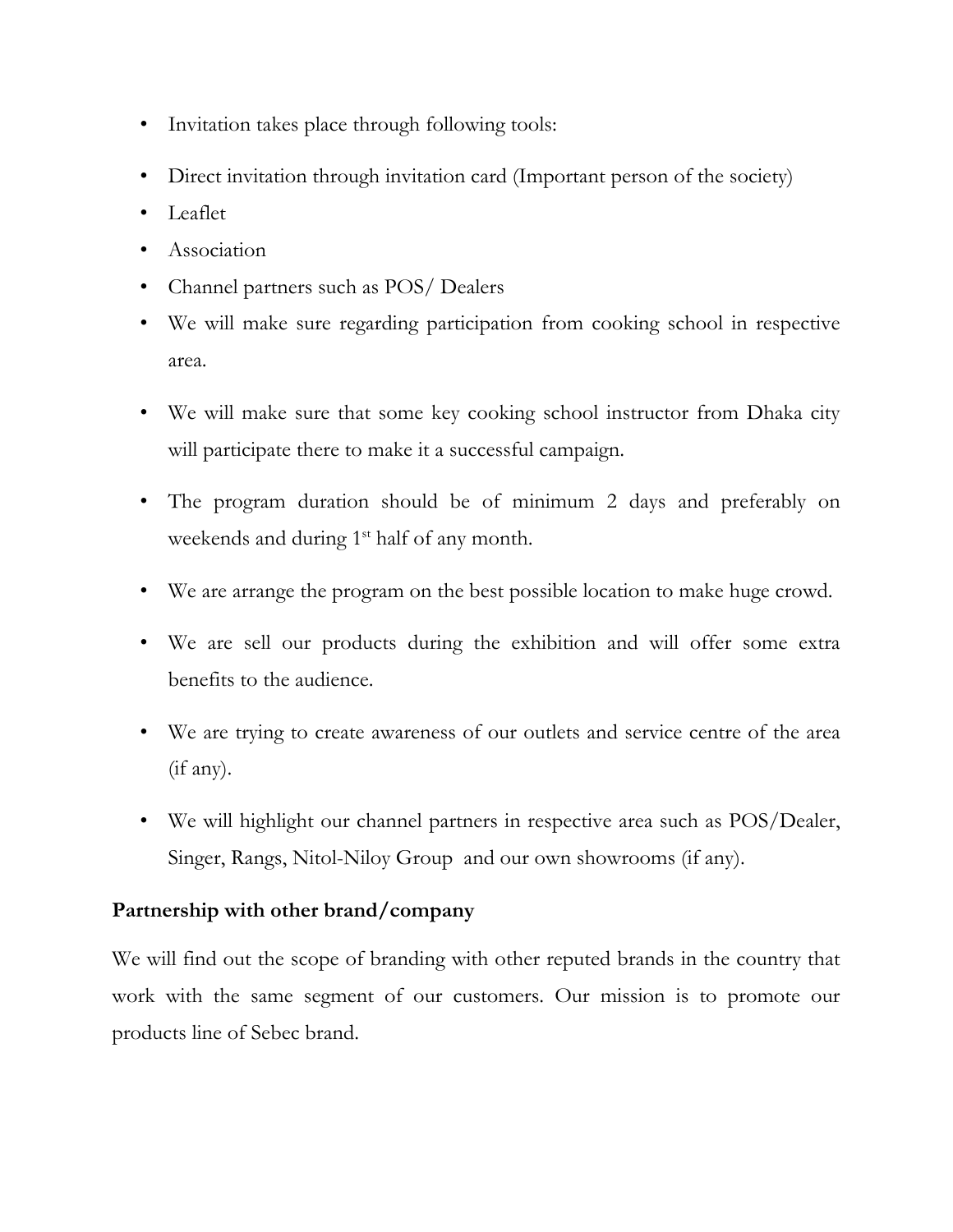Business Development Department will contact with the concerned authority of following super store-Agora of Rahimafrooz, Meena bazar of Gemcon group, Swapno of ACI Logistics for branding scope through Sebec TV display.

### **Internal Brand Communication**

- We are maintain internal brand communication with all concerned departments of the company & prepare design materials of the company (Sales division, BDD, TSD & others) in compliance with the requirement of the brand.
- Design, color combination of logo & other design of printing materials have to be in line with company policy and it has to be design such a way that consumer can feel good when they see our brand name & logo and other promotional materials.
- Contact with the vendor, take approval from management and finally send all documents to supply chain to issue work order.

# **Description of my Job at Epique Home Appliances Limited**

I have joined in Epique Home Appliances Limited. as Senior Officer, Branding & Communication from March 05 to still. This is my permanent job but now it's a part of my academic program also.

# **Description of the Job**

I have come across with different tasks that are conduct by the branding department. I was introduced to the jobs of as Senior Marketing officer, there were different types of jobs I was made acquainted with some were regular others were periodical. I was assigned to the following jobs regularly. Those were-

- a) Market Visit (accompanied by a sales officer).
- b. Carry out promotional activities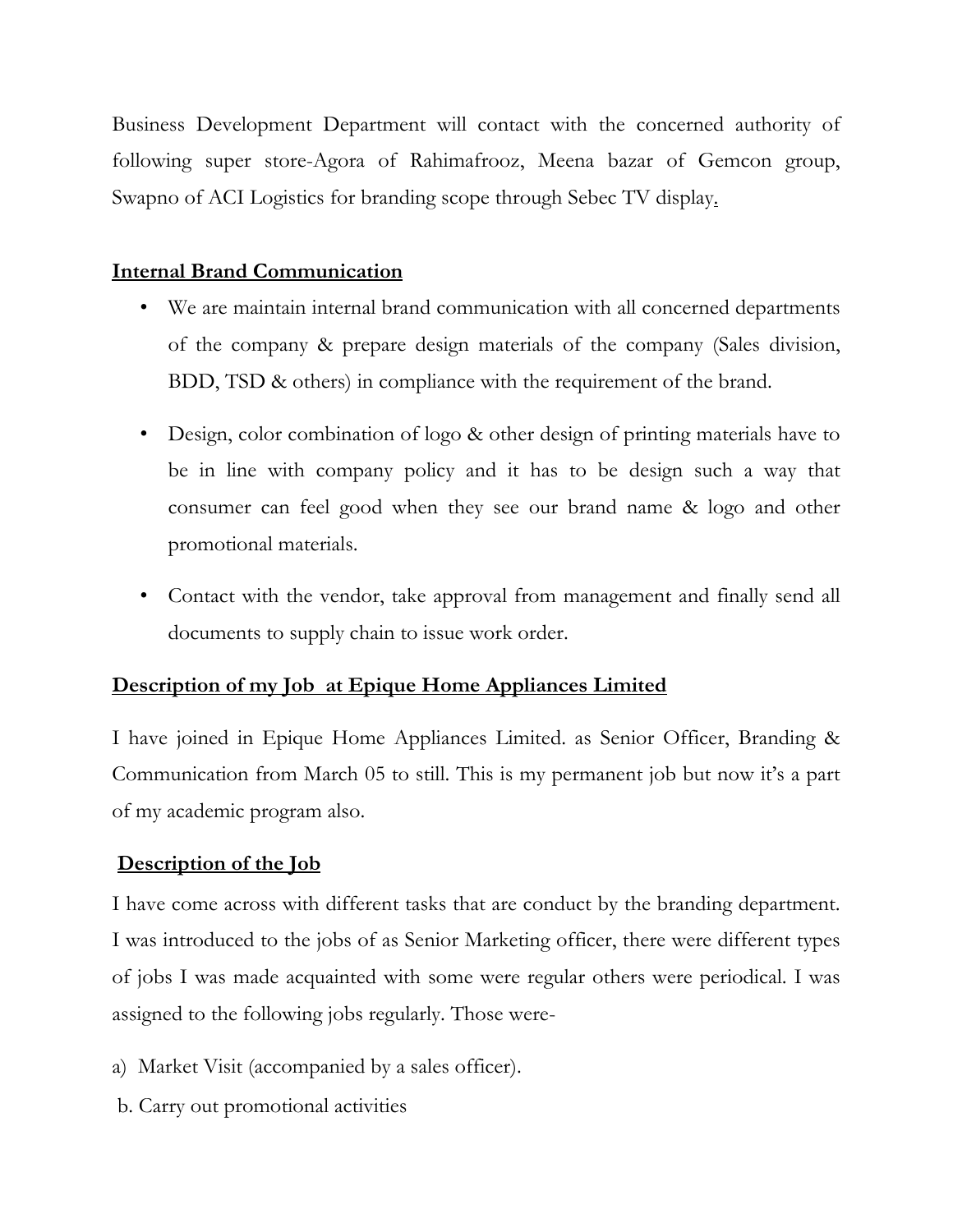- c. Conduct market survey.
- d. Prepare proposal on the following to improve business prospect.
- e. Come up with new product ideas to add with the current product line.

#### **a) Market Visit:**

Market visit is a important marketing strategies for the sales growth. I have to visit the whole Dhaka region market with the guidelines of a marketing Manager. During the visit, mainly I have check the work of sales representatives of the organization. I also have to visit the super shops for corporate sales.

### **b) Carry out promotional activities:**

 As a part Job this department I have done promotional activities for increase brand awareness. For example, leaflet design, content making, select target group, create offer etc..

### **C) Conduct Market Survey:**

I have to do market survey during the market visit. In this survey, I have to know the customer feedback and output, competitor analysis, pricing of the product and consumer's thoughts about price, new market products etc.

#### **d) Prepare proposal:**

I have to prepare proposals of the field activities and promotional activities to the supervisor and the managing director of Epique Home Appliances Limited.

# **Service:**

#### **Warranty Facilities**

Sebec provides minimum 1 years warranty for all of their products. For Air Condition they provide 3 years of spare parts and 1 years after sales service. There has no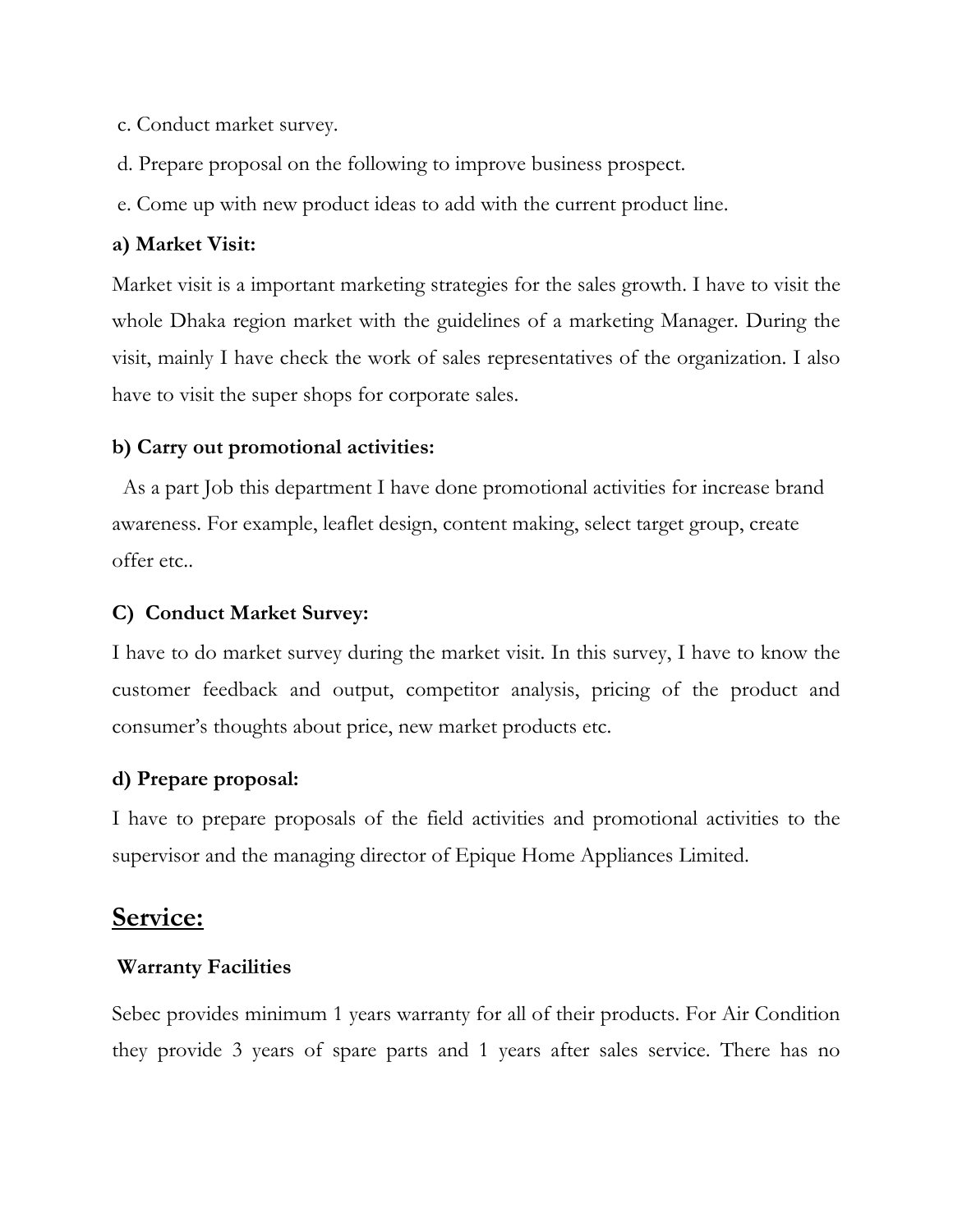guarantee facility in here but if its seems that any products has manufacturing fault then that products might be replaced by company.

### **Credit opportunity for POS**

Sebec gives less credit opportunity to the distributors. As per their sales policy if any POS wants to business with them then it must would be by payment check or advance payment. Sebec provides only 30 day's credit facility to POS. This credit opportunity applicable for all of their POS not only provide on those whose have goodwill and amity with the company.

# **SAMPLE SIZE OF THE SURVEY**

In this part of the report my survey and its findings has been described of Sebec product. After this survey, I have found that the performance of Sebec marketing executive is not satisfactory in Dhaka zone. Sebec should be tactical and need to build up effective strategies to increase their sale as well as branding in this part of the country.

The details of Dealers and Salesmen opinion about the performance of Marketing Executives are given gradually in this part with the findings and recommendation. Hope this part will be fruitful for Sebec brand.

This survey report of Sebec has been conducted Dhaka Zone of the country. For this research report I have to make a sample size first. In this view point I have decided to conduct my survey on 40 dealers. I collected my relative information about the performance of Sebec sales executives by asking them some questions that I have prepared in my Questionnaire.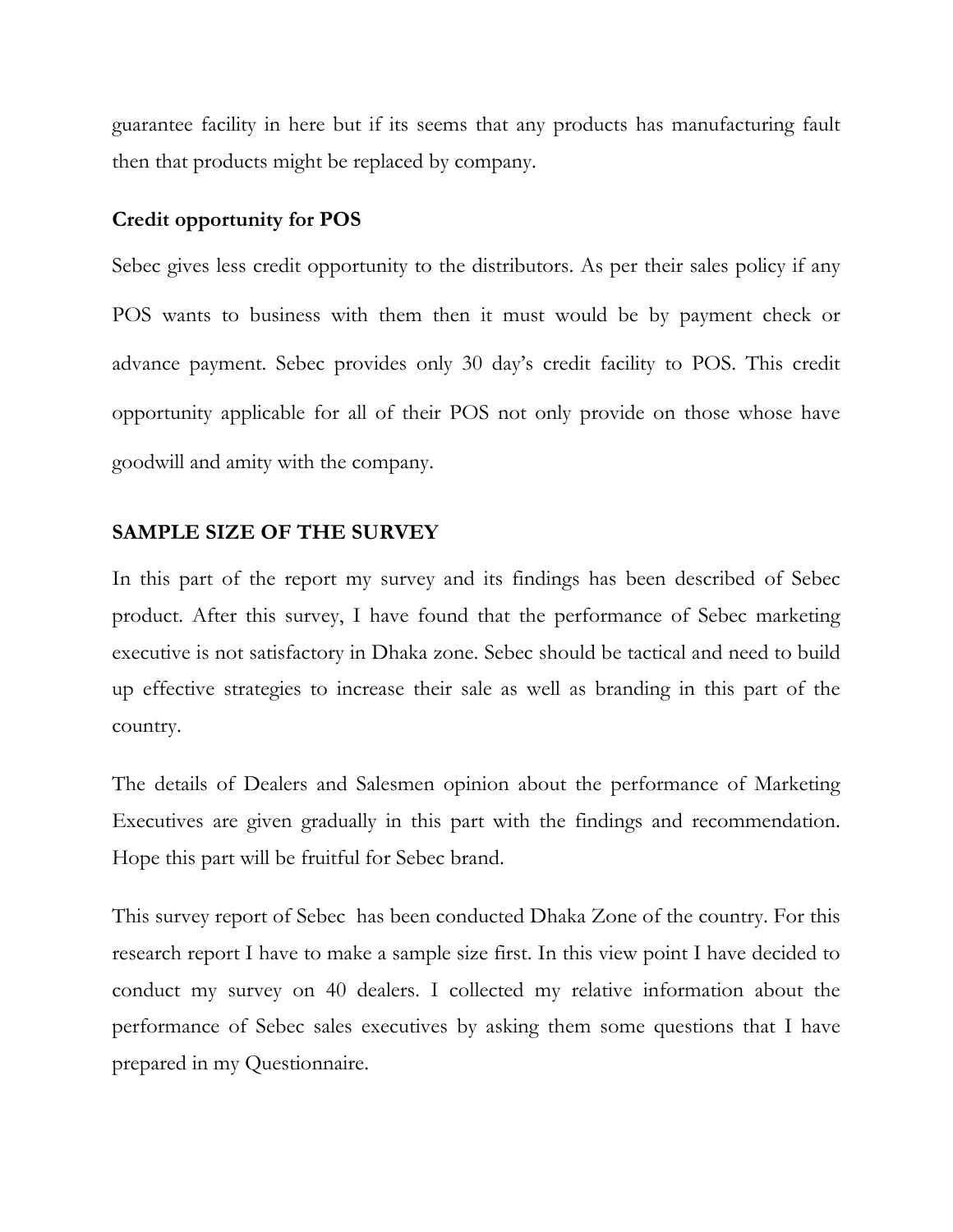# **IDENTIFY ESSENTIAL ATTRIBUTES REQUIRED FOR THE MARKETING AND DISTRIBUTION OF SEBEC PRODUCTS**

# **Timely delivery**

Timely delivery is one of the most important matters in the case of the distribution of any products. When a POS gives an order, the marketing executive makes him confirmed that he would get the delivery of product in the scheduled time. In my survey I find that some of the POS complain that they sometimes do not get the delivery of product in time.

| Particulars                | Total       | No of       | Percentage |
|----------------------------|-------------|-------------|------------|
|                            | respondents | respondents |            |
| Always in time delivery    | 40          | 12          | 30.0       |
| Sometimes delayed          |             | 15          | 37.5       |
| delivery                   |             |             |            |
| Sometimes in time delivery |             |             | 20.0       |
| Always delayed delivery    |             |             | 12.5       |
| Total                      |             |             | 100        |

|  |  |  | Table : POS's opinion in delivering Sebec products |
|--|--|--|----------------------------------------------------|
|--|--|--|----------------------------------------------------|

**Figure :** POS's opinion in delivering Sebec products

# **Comments:**

The Marketing Executives collect orders from the POS. A Marketing Executive works in a specific area. He supplies the required products to the POS. If the products are not supplied properly and any problem is created in this regard, the Marketing Executives themselves have to deal it with the POS. As a result the POS will not be inclined to receive the products of Sebec and the target of turnover will not be fulfilled. So they should be motivated for in time delivery.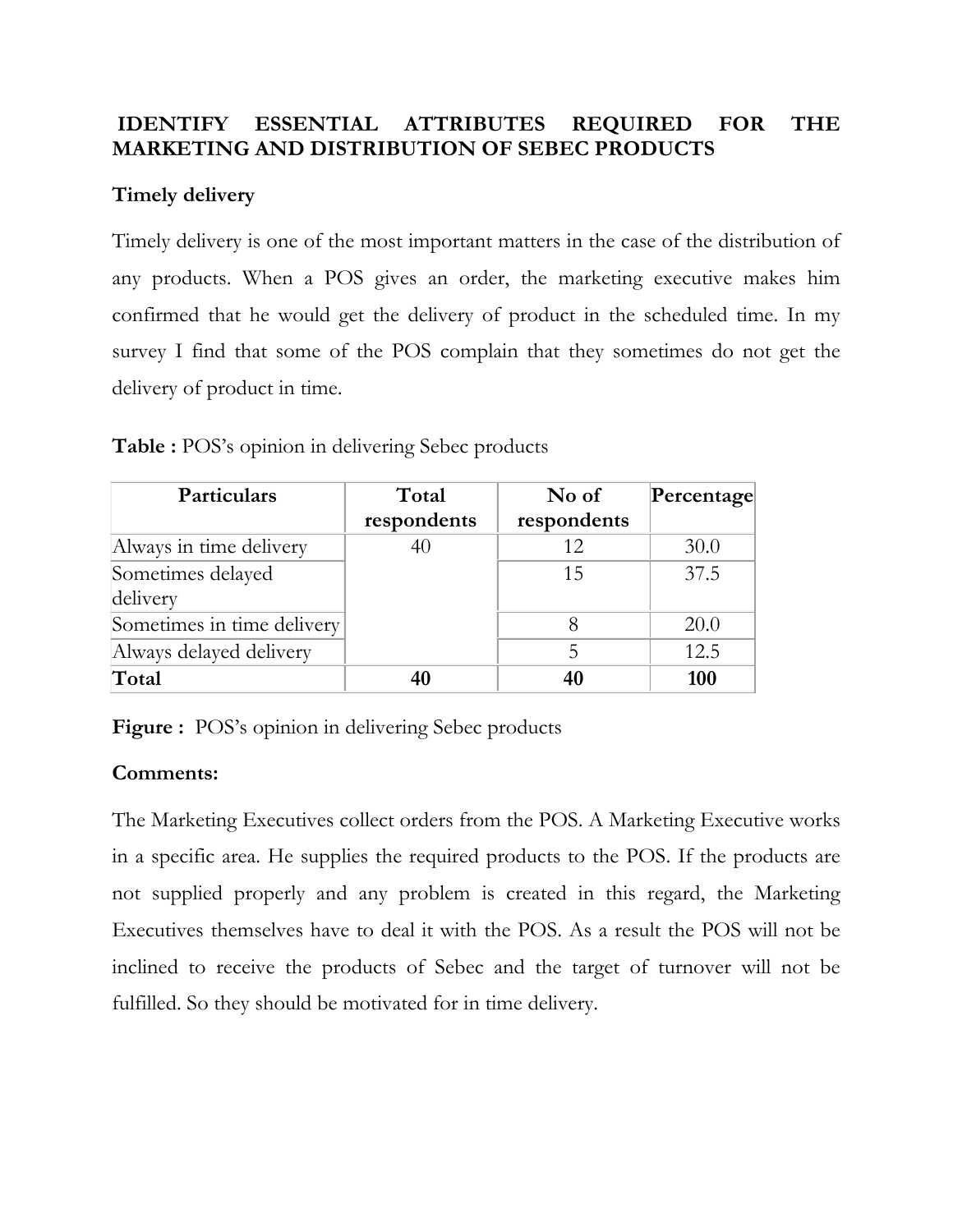# **POSITION OF THE CUSTOMER SERVICE OF Sebec:**

Most of my surveyed POS, both the wholesalers and retailers, said that the customer service of Sebec product is good. However, their overall opinion I have presented in the below table:

| Particulars  | Total no of<br>Respondent | No of<br>Respondent | Percentage |
|--------------|---------------------------|---------------------|------------|
| Excellent    |                           | $\overline{0}$      | $\theta$   |
| Very good    | 40                        | 7                   | 17.5       |
| Good         |                           | 18                  | 45.0       |
| Satisfactory |                           | 11                  | 27.5       |
| Poor         |                           | $\overline{4}$      | 10.0       |
| Total        | 40                        | 40                  | 100        |

# **Table-1: The position of customer service of Sebec :**

# **Comments:**

From my survey I have found that most of the POS suggested for prompt service. Besides they also suggested prompt service for increasing sales volume of Sebec products. The reason is that most of the competitor companies are now providing home service as well as service from show rooms without any delay. The customers have good faith in those companies. So to face the competition in the market Sebec should adopt the policy of providing those facilities to the customers.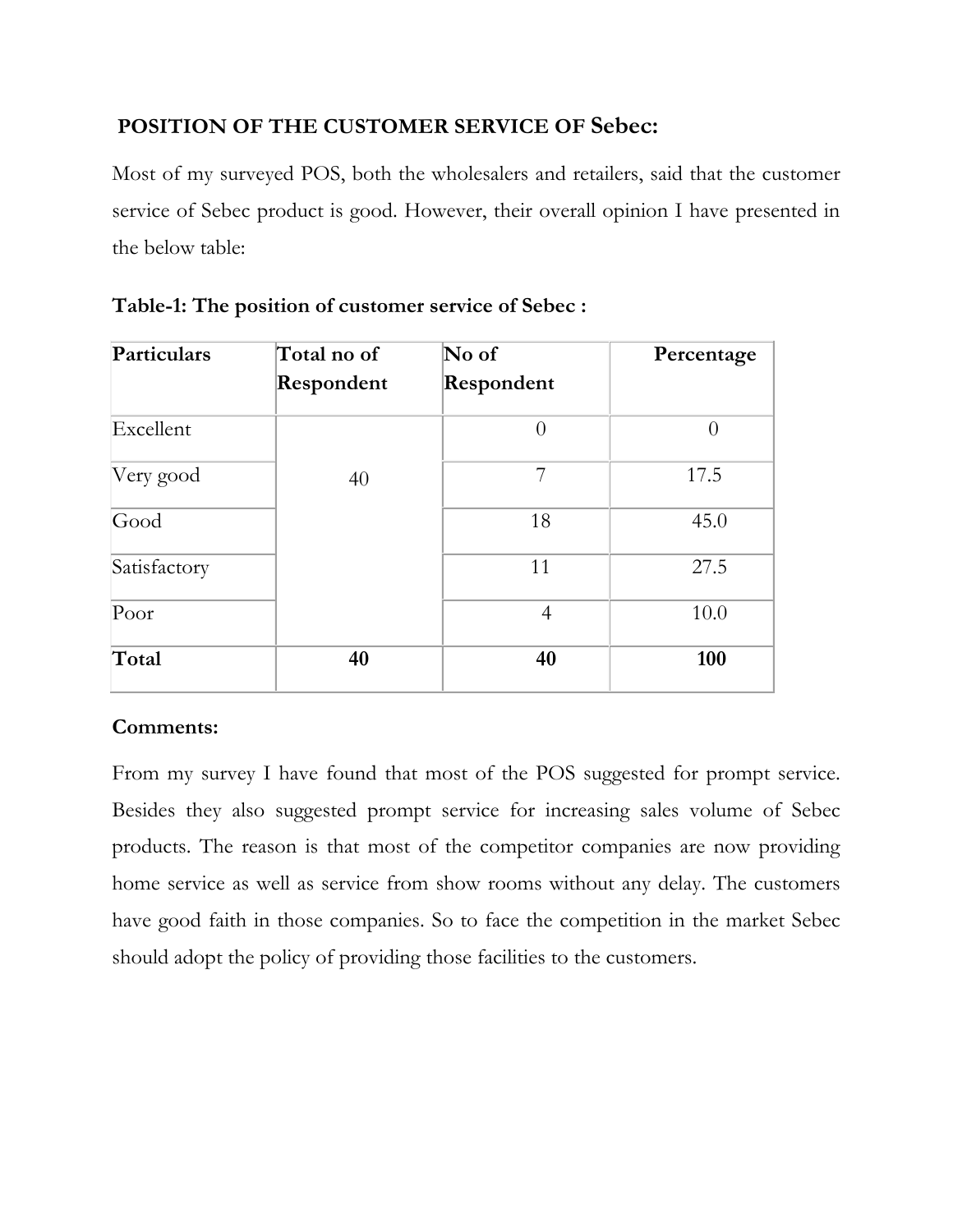### **PER WEEK SALES OF SEBEC PRODUCT:**

In my survey I also tried to find out the per week sales of Sebec product. In this survey I have conducted on my 40 dealers. After the survey I found that only 10 to 20% of Sebec products are sold per week frequently out of total sales.

**Comments:** This information indicates that the per week sales of Sebec products are not so satisfactory. However, this percentage should be increased by effective and efficient marketing.

### **REASONS IDENTIFIED FOR LOW SALES PERFORMANCE:**

In any organization, the POS play vital role, because it is they who bring goods to the customers. Then they collect money and deposit it to the organization accounts. So the future of the company depends on their efficiency and devotion to their work. Therefore the company should give attention whether they are satisfied with their work or should look after about their problems that they faces in doing their jobs properly.

In my survey I found the following problems or obstacles that the POS face in performing their duties.

#### **Under rate:**

Under rate of some product crate great problem of POS to perform their duties effectively. During underrating of any product, the product sales in Dhaka B.B Stadium Market lower price than the company's actual price, therefore the customers do not prefer to purchase the product from other show rooms at the company's actual price. As a result, they purchase the products from stadium market at lower price. But it is the duty of the dealers to fulfill their company target of that product with the actual company's rate which is very much difficult for them. However, the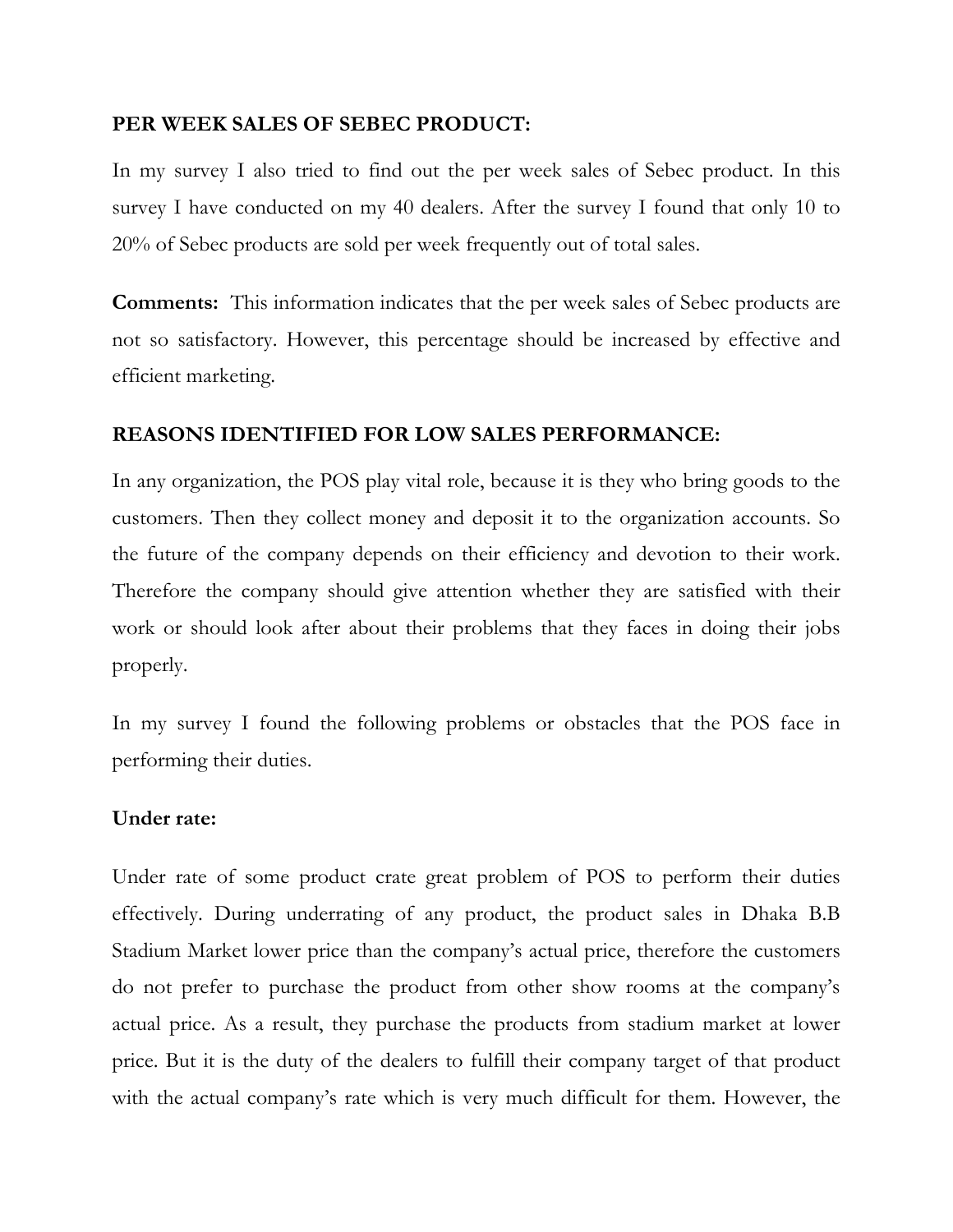dealers try to fulfill their target. They often sell the product to the customers with stadium market price and cover the makeup price by selling the product of other companies.

### **Waiting for service:**

 It obstructs the pos to provide service to the customers timely because the company does not provide quick service. So the customers have to wait most often for along time. Consequently it effect fall upon the company. Besides most of the customers want to get service from the show room from which they have purchased the product. But Sebec does not provide service from respective show rooms.

### **Lack of proper monitoring**:

Usually the supervisor or upper management of the sales forces is responsible to monitor the performance of the pos activities. But unfortunately they don't perform this job properly. Therefore the monitoring of POS is very weak. Because of weak monitoring, if any problem arises, the POS have to solve the problems by themselves.

# **High Rate of Product:**

The price ofsome of Sebec product is very much high compare to other competitive companies' product. In our socio-economic situation consumers always prefer to buy low price product. Therefore the POS face obstacles in selling products to the customers. Besides some customers also prefer low price product of other company than that of Sebec.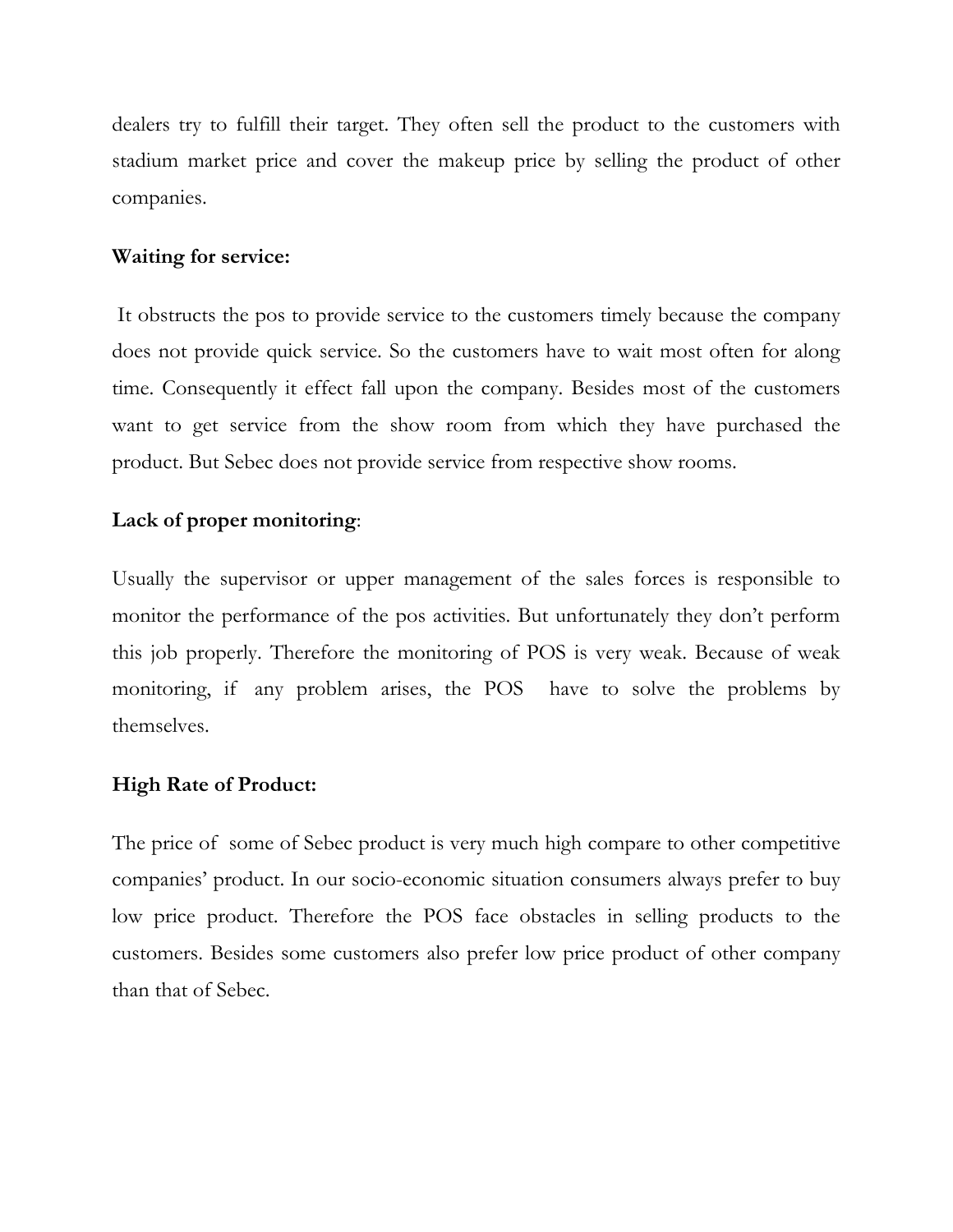# **CUSTOMERS SATISFACTION LEVEL ABOUT PRICE OF SEBEC**

In my survey among 40 dealers at Dhaka Zone, I found that most of the respondent opined that the price of Walton products is not near to the customers ability to purchase. Because the competitor companies are now charging less price than Sebec.

**Comments:** The above table indicates that the price of Walton product is somewhat higher compared to that of competitor companies. If same products are sold at less price, the customers will rush to those price. Therefore, the authority should be concerned about price of their products.

# **The level of satisfaction of dealers:**

The chart given bellow shows that among the 40 dealers, none of them responded on Highly satisfactory level, 6 responded on moderate satisfactory level, 20 respondents are satisfied and 14 respondents are not satisfied at all.

| Particulars             | Total       | No. of     |
|-------------------------|-------------|------------|
|                         | Respondents | Respondent |
| <b>Highly Satisfied</b> |             | $\Omega$   |
| Moderately Satisfied    | 40          | 6          |
| Satisfied               |             | 20         |
| Not satisfied           |             | 14         |
| Total                   | 40          | 40         |

In general its seems that Companies spend more money on business for increasing sales by using promotion tools. These tools are used to gather business leads, impress and reward customers, and motivate the sales force to greater effort.–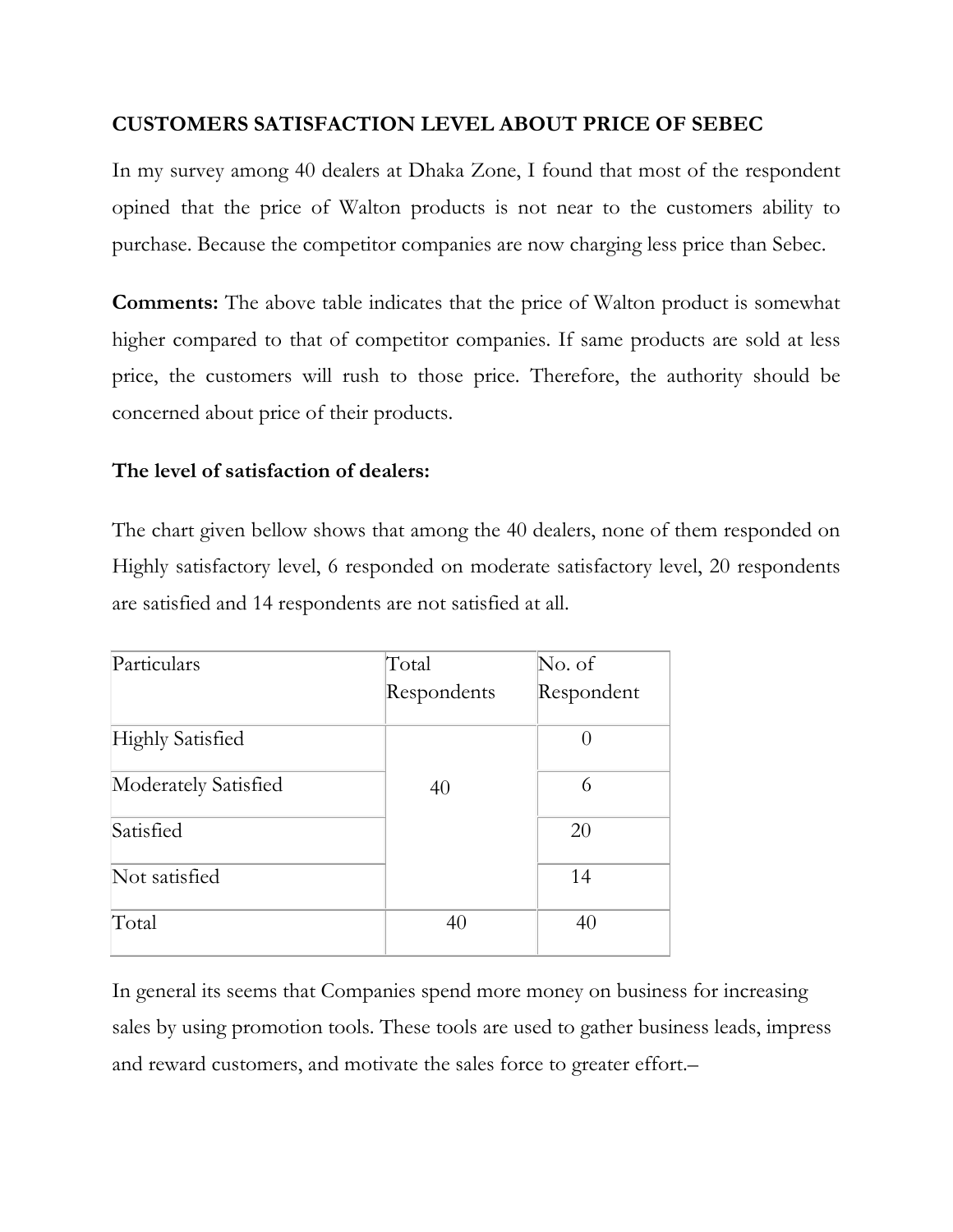#### **Trade Offer**

 A sales contest aims at inducing the sales force or dealers to increase their sales results over a stated period, with prizes going to those who succeed. Companies can sponsor annual or more frequent sales contests for their sales force; top performers may receive trips, cash prizes, gifts, or points, which the receiver can turn into a variety of prizes. Incentives work best when they are tied to measurable and achievable sales objectives (such as finding new accounts or reviving old accounts) where employees feel they have an equal chance.**.**

#### **Findings:**

From my dealers interview I came to know that the dealers are not enough satisfied with the motivation they get. They mostly want credit facilities, transport facilities. Most of the dealers claimed more commission. Some of them asked for technical support from the company to provide customer service from their own show rooms. Even there are few dealers who provide technical support from their own sake to attract customer. From marketing point of view, we know that the dealers as well as salesmen are the ambassador of the product. So it is very important to satisfy and motivate these persons. The company can motivate them by giving occasional gift, bonus, reward for volume of sales and so on . The company may organize annual conference with all dealers where they can discuss about the wellbeing of the company as well as the dealers.

#### **ADVERTISING EFFECTIVENESS OF SEBEC**

In my survey I have taken the dealers opinions about the advertising effectiveness of Sebec. There has no existing advertisement of this company. But Now company try to make a advertising for cable operator, you tube as well as digital marketing.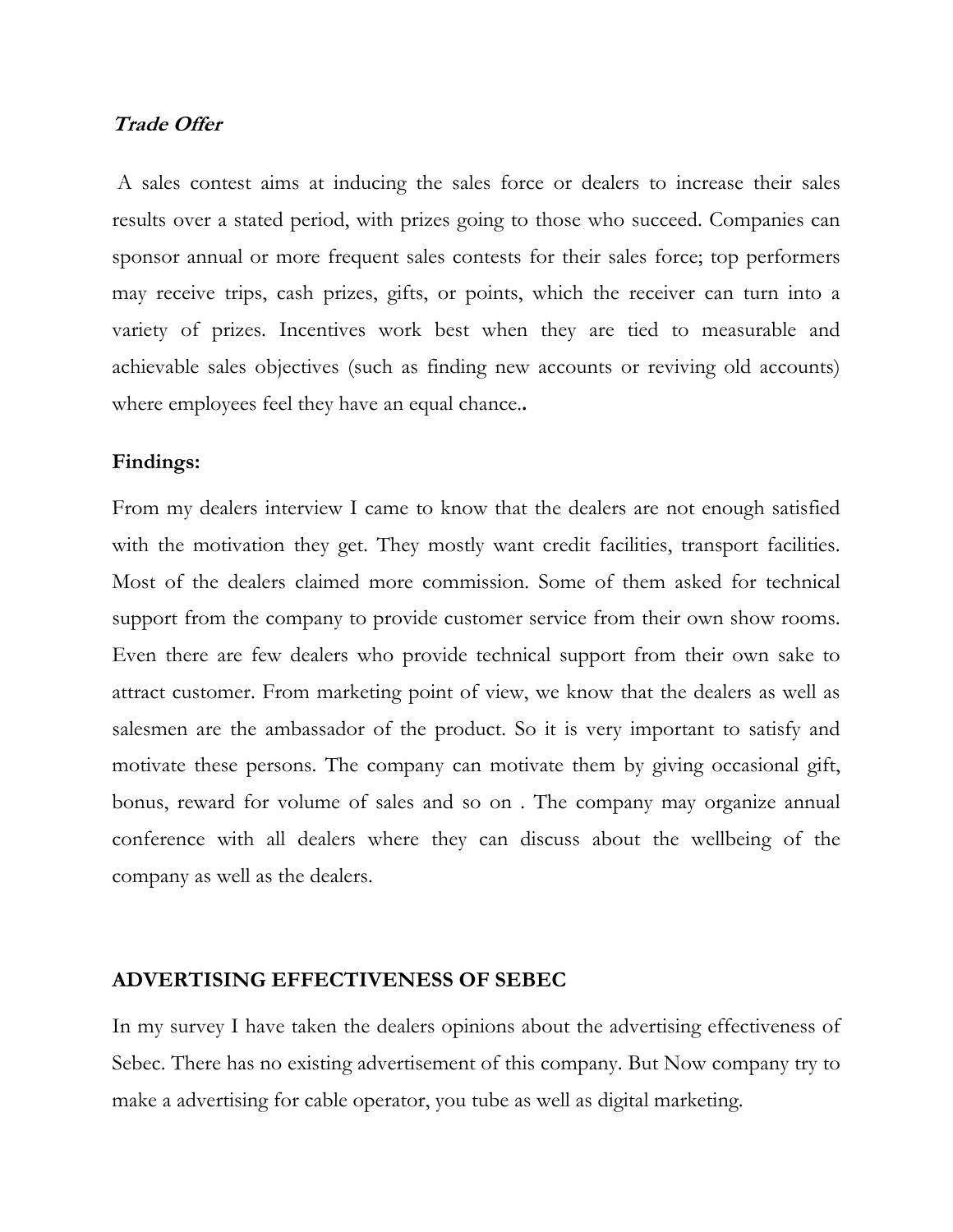### **Comments:**

It is my opinion that Sebec should take some effective and efficient promotional activities. Advertising is very important to run a product for it brings the message of the products to the customers. So Sebec should advertise in both electronic and press media. Newspaper advertisement on special days, sponsorship in cricket and such tournaments, advertisement on traffic islands, advertisement on the surface of over bridges, wall advertisement, advertisement at different junctions etc. should be introduced immediately.

### **THE POSITION OF SEBEC IN THE MARKET**

In the survey on the dealers of Sebec, I have taken the opinion of 40 respondents about the market position of Walton. Most of the respondents said that Sebec is in the third or fourth position in the market. No one said that Sebec is in the first position.

### **Recommendation:**

According to my work on Epique Home Appliances Limited., I have identified some sectors where some development can happen; here are those:

1. Build a new distribution channel for Dhaka region and have to recruit experienced sales representatives.

- 2. Training and counseling hours for the sales representative.
- 3. Take a new compensation plan to motivate the employees.
- 4. Hire some commission agent to improve the growth.
- 5. Advertising of the products in the outlets where the product is available.
- 6. Need to create activities on social media.